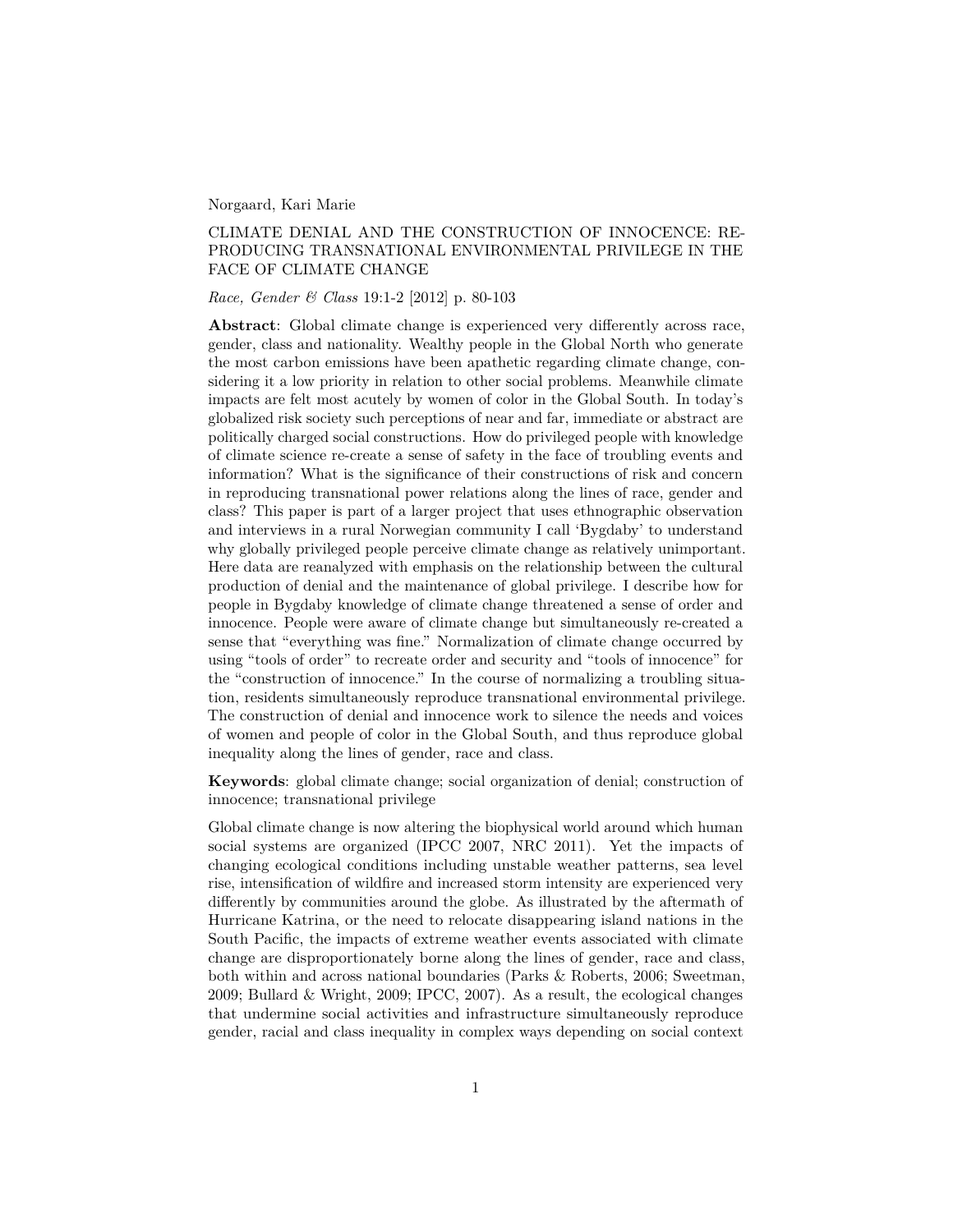(Lane & McNaught, 2009; Carmin & Agyeman, 2011; Baer & Singer, 2009; Taylor, 1997; Terry, 2009; Buechler, 2009).

Furthermore, race, class and gender shape people's concern about climate change on the one hand, and their contribution to the problem via carbon emissions on the other. People in nations with higher carbon emissions are not only less likely to be impacted by direct effects of climate change, but they are also less likely to show concern regarding climate change (Dunlap, 1998; Sandvik, 2008). For example, Norwegian scholar Hanno Sandvik reports a negative association between concern and national wealth and carbon dioxide emissions, and describes a "marginally significant" tendency that nations' per capita carbon dioxide emissions are negatively correlated to public concern. Sandvik writes, "the willingness of a nation to contribute to reductions in greenhouse gas emissions decreases with its share of these emissions" (2008:333).

Such trends highlight the fact that in today's globalized risk society, perceptions of near and far, immediate or abstract are politically charged social constructions. How do privileged people with knowledge of climate science recreate a sense of safety in the face of troubling climate events and information? What is the significance of their constructions of risk and concern in reproducing transnational power relations along the lines of race, gender and class? This paper draws upon a larger project that investigates how and why globally privileged people resist information about climate change using ethnographic observation and interviews in a rural Norwegian community I call 'Bygdaby' (see Norgaard, 2011a). In this larger study I describe how people in this community were aware of climate change, but simultaneously re-created a sense that "everything was fine." I then draw upon theory from sociology of emotions and culture to construct a theory of socially organized denial to describe the condition in which people simultaneously "know and don't know" about climate change. In the present paper, I evaluate the material and symbolic significance of both climate change denial and a phenomenon I call 'the construction of innocence' in terms of their role in reproducing global material and ideological power relations along the lines of race, class and gender. I re-analyze this existing data with particular attention to the question of transnational environmental privilege. In the community of Bygdaby information about climate change was troubling along two particular dimensions: it disrupted people's sense of security and order, and their sense of innocence. In the course of normalizing a troubling situation through 'tools of order' and 'tools of innocence', residents simultaneously reproduce transnational privilege.

# **CLIMATE CHANGE IN THE GLOBAL SOUTH: BEARING THE BRUNT OF A CHANGING CLIMATE**

Although the changing climate will eventually impact everyone, it has already begun to precipitate the most extensive and violent impacts to date against the poor, women and people of color of the globe (Sweetman, 2009; World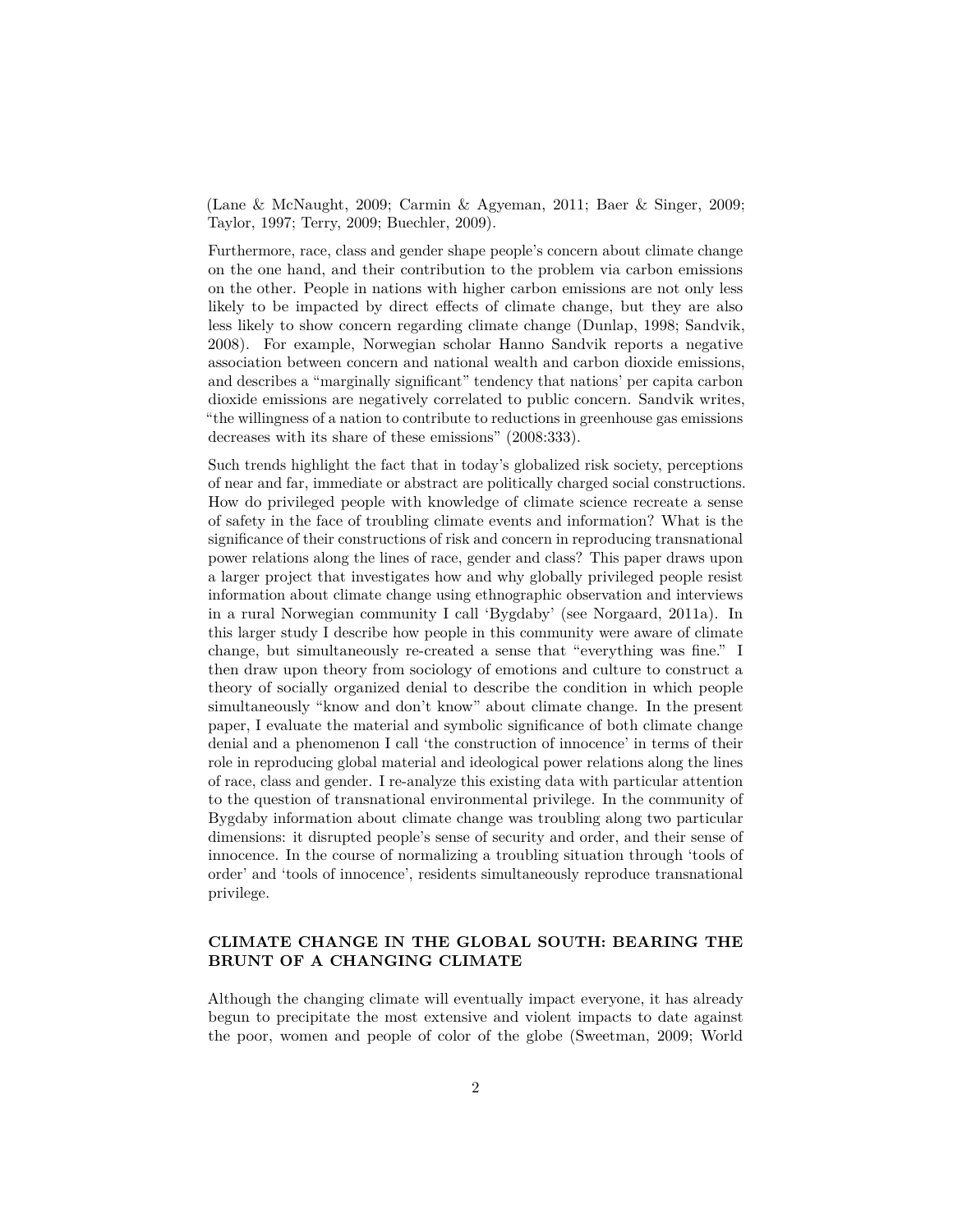Bank, 2010; Collectif Argos, 2010; Parks & Roberts, 2006). These groups of people contribute least to carbon emissions, making climate change clearly an issue of global environmental justice (Parks & Roberts, 2006, Anguelovski & Roberts, 2011). Unequal effects manifest differently around the world according to geography, as well as the particular intersection of sexism and racism within different social contexts. Unequal impacts can be both acute during crisis events such as flooding or hurricanes (Fothergill & Peek, 2004; Blaikie et al. 1994), or ongoing over long periods of time as is for example the case with extended droughts. Thus on the one hand, women working in subsistence activities face particular vulnerabilities due to long term changing flood and climate regimes (Morton, 2007), while African American women post-Katrina have faced more difficulty securing loans to rebuild businesses and homes than their white counterparts (Bullard & Wright, 2009; Bates & Green, 2009).

Not all of those who are most impacted live in the Global South. Race, gender and class radically shape experiences of communities within nations of the Global North as well. For example, indigenous communities in the US and Canadian Arctic are on the front lines of direct impacts from climate change (Arctic Climate Impact Assessment, 2004). Arctic indigenous communities face more direct impacts due to combinations of ecological and social factors including their location in the Arctic where changes are occurring more rapidly, due to more intact cultural ties to land such that people retain subsistence activities and culture and social structure are organized around conditions of the natural world (Trainor et al., 2009). Within indigenous communities, women may face added burdens in the form of increased 'reproductive labor' of maintaining family and community cohesion as when entire island communities are displaced by storm surge and relocated to the mainland (see Oxfam, 2011). Thus, the particular effects of climate change re-organize gender and racial community relations in unique and often complex ways.

# **CLIMATE CHANGE IN THE GLOBAL NORTH HIGH EMIS-SIONS, POLITICAL APATHY AND CLIMATE SKEPTICISM**

The high concentrations of carbon dioxide that have so altered our planet's atmosphere have been generated by the nations of the Global North. Twenty percent of total world carbon emissions come from the United States alone. Despite the extreme seriousness of global climate change, there has been meager public response in the way of social movement activity, behavioral changes or public pressure on governments within the wealthy industrialized nations who generate the bulk of carbon emissions and whose economic and political infrastructure affords them the greatest resource for responding (Brechin, 2008; Lorenzoni & Pidgeon, 2006). Yale scholar Anthony Leiserowitz who has conducted extensive work on public opinion on climate change notes that "Large majorities of Americans believe that global warming is real and consider it a serious problem, yet global warming remains a low priority relative to other national and environmental issues and lacks a sense of urgency" (2007).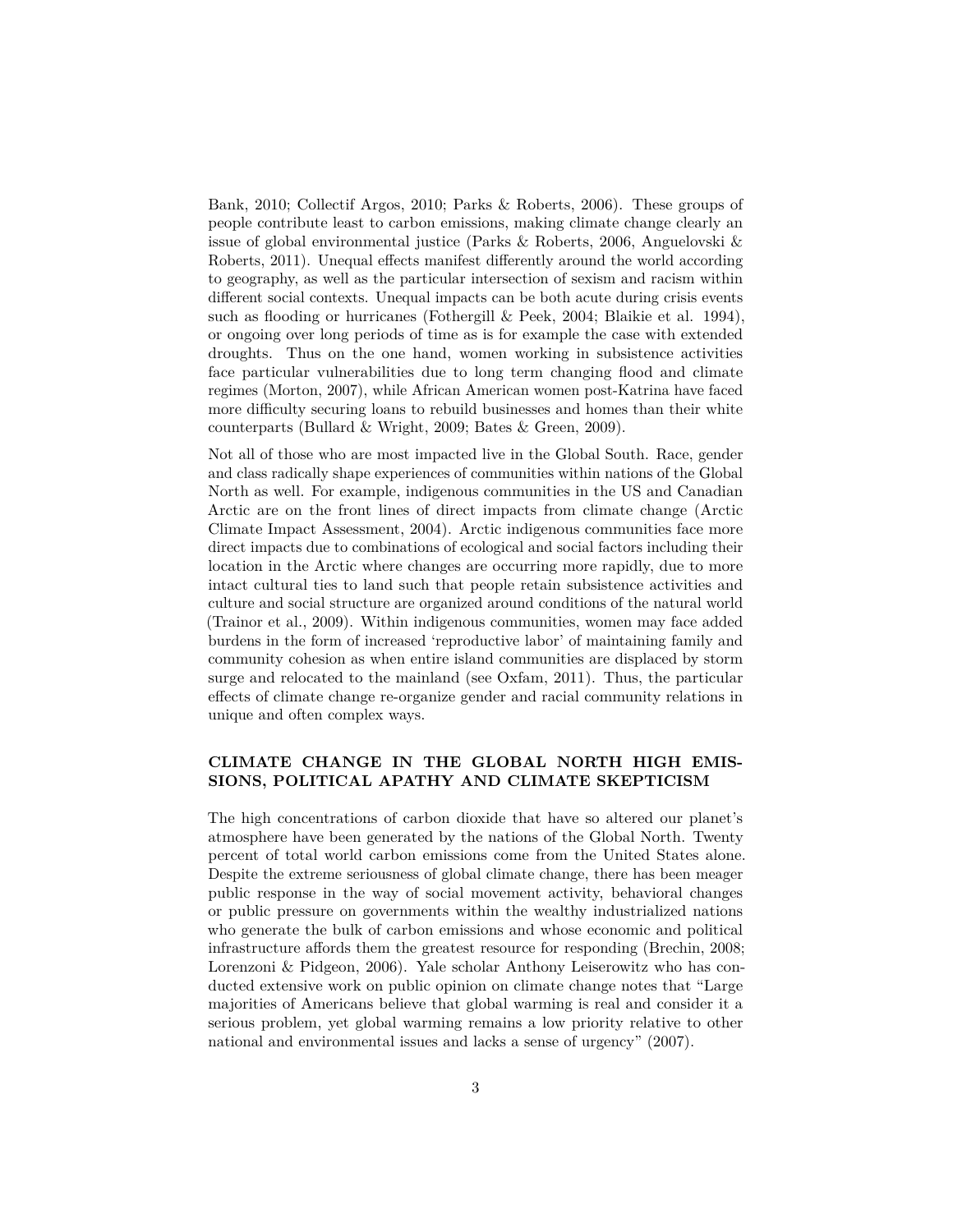Even within the high emitting nations of the Global North the inverse relationships between emissions and concern holds true. In July 2009, the University of Maryland's Program on International Policy Attitudes released a comparative study of 19 countries that showed Americans were near the very bottom of the pack in their sense of how much emphasis their government should put on climate change. Zahran and co-authors (2006) found that citizens residing in U.S. states with higher emissions of climate gasses are somewhat less likely to support climate change policies. O'Connor et al. (2002) found that higher income negatively affected participants' wiliness to take voluntary actions such as driving less. An inverse relationship between wealth and concern is also reported in Riley Dunlap's 1998 cross-national research, but with a smaller sample of nations. Dunlap notes that "despite the lower levels of understanding among citizens of the poorer nations in our study (Portugal, Brazil and Mexico), residents of these nations typically express more concern over global warming than do those in the more affluent nations (Canada, U.S., Russia)" (1998:488).

Furthermore, within these high emission nations, the little data that exist appear to extend this inverse relationship between concern and carbon footprint across race, class and gender. In a recent study of gender differences in climate change in the United States Aaron McCright finds that, "Women express more concern about climate change than men do. A greater percentage of women than men worry about global warming a great deal, believe global warming will threaten their way of life during their lifetime, and believe the seriousness of global warming is underestimated in the news (2010:78-79). Although the data are rarely reported, women also tend to have smaller carbon footprints than do men. German policy analyst Meike Spitzer describes differences in the carbon footprint between women and men in Northern countries. Spitzer describes how men use less public transportation than do women, drive personal vehicles longer distances and more often for personal trips than do women. While much attention has pointed to the disproportionate carbon footprint of citizens of the Global North, and to the gendered impacts of climate change (especially for women in the Global South) almost no attention has been paid to the disproportionate carbon footprint between women and men in the global north (Spitzer, 2009).

Meanwhile in their study on race and perceptions of climate change Leiserowitz and Akerlof (2010) find that "Hispanics, African Americans and people of other races and ethnicities were often the strongest supporters of climate and energy policies and were also more likely to support these policies even if they incurred greater costs" (p. 7). Finally, it should be noted that the 'climate skeptic' movement (whose followers and key advocates are predominantly male, white and from the United States), outright negates the seriousness of climate change, and thus the claims and experiences of poor women of color in the Global South (Jacques, 2009; McCright, 2010).

While 'apathy' in the United States is particularly notable, this gap between the severity of the problem and its lack of public salience is visible in most Western nations (Lorenzoni et al., 2007; Poortinga & Pigeon, 2003). Especially for urban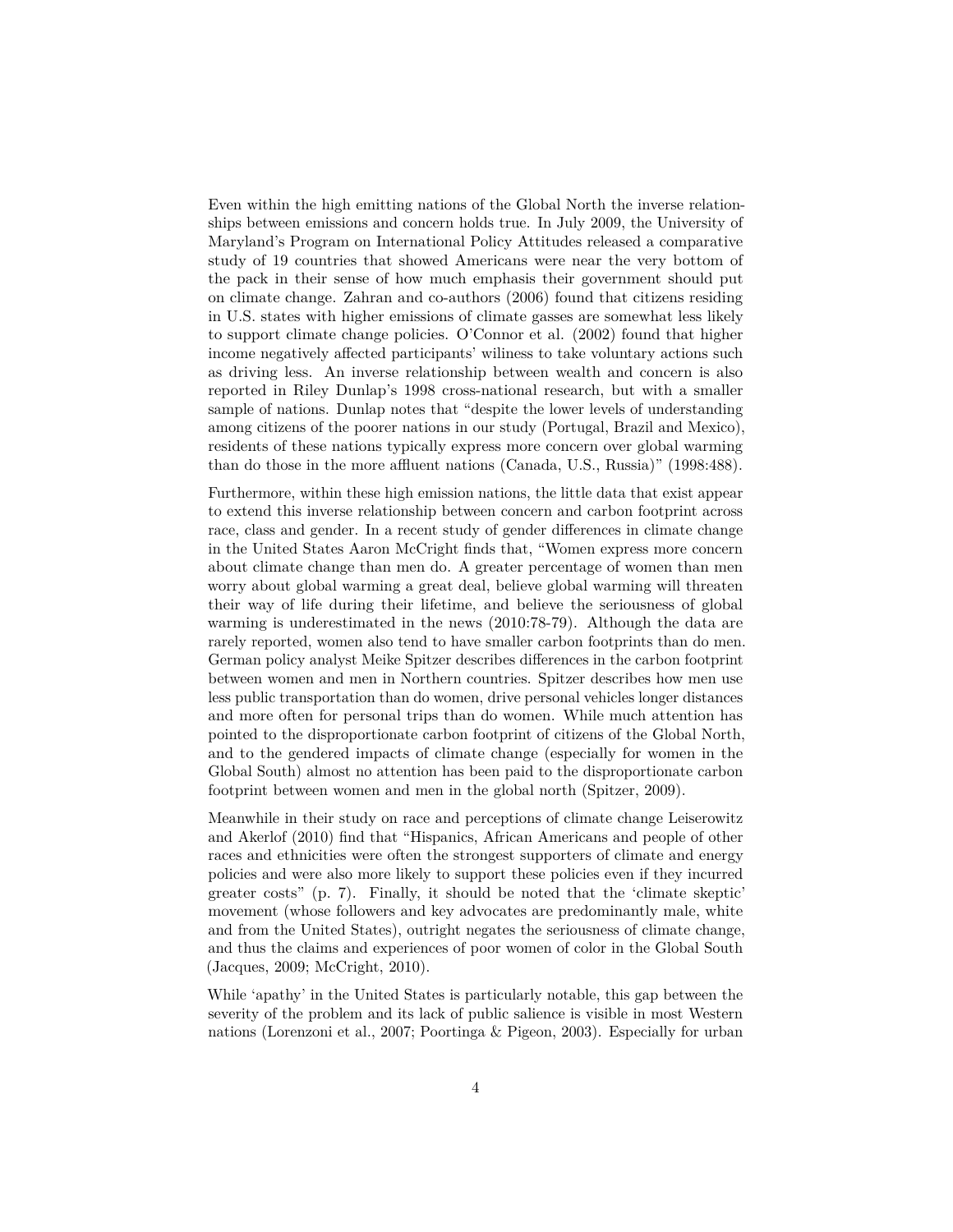dwellers in the rich and powerful Northern countries climate change is seen as "no more than background noise" (Brechin, 2008; Lorenzoni & Pidgeon, 2006). Indeed, no nation has a base of public citizens that are sufficiently socially and politically engaged to effect the level of change that predictions of climate science would seem to warrant. Much research has presumed a lack of information to be the limiting factor in this equation. These studies emphasized either the complexity of climate science or political economic corruption as reasons people do not adequately understand what is at stake. Yet as Read et al. (1994) pointed out more than a decade ago, only two simple facts are essential to understanding climate change: global warming is the result of an increase in the concentration of carbon dioxide in the earth's atmosphere, and the single most important source of carbon dioxide is the combustion of fossil fuels, most notably coal and oil. And while such 'information deficit' explanations may explain part of the story, they do not account for the behavior of the significant number of people know about global warming and express concern, yet still fail to take any action. In contrast to existing studies that focus on the public's lack of information or concern about global warming, my own work has illustrated how holding information at a distance is actually an active strategy for people as they negotiate their relationship with climate change. That is to say people had a variety of methods available for normalizing or minimizing disturbing information. These methods can be called strategies of denial (Norgaard, 2011a, 2011b).

#### **CLIMATE DENIAL AND ENVIRONMENTAL PRIVILEGE**

This linkage between climate denial and environmental justice draws our attention to the concept of "environmental privilege" (Park & Pellow, 2011; Lievanos, 2010; Pulido, 2000; Freudenburg, 2005; Norgaard, 2011a). The intersection of environmental justice and privilege is an extremely important concept that is only now beginning to receive attention. Most scholarly work on privilege examines gender, race or class privilege, while most environmental justice work "studies down," examining the experiences of people who are structurally disadvantaged rather than those with privilege. In contrast, this project looks at the lived experiences of privileged actors who reap the benefits of global environmental inequality. Raoul Lievanos defines environmental privilege as "the taken-forgranted structures, practices, and ideologies that give a social group disproportionately high level of access to environmental benefits" (2010). In their important new book length engagement with this concept, Park and Pellow write that "environmental privilege results from the exercise of economic, political and cultural power that some groups enjoy, which enables them exclusive access to coveted environmental amenities such as forests, parks, mountains, rivers, coastal property, open lands and elite neighborhoods. Environmental privilege is embodied in the fact that some groups can access spaces and resources which are protected from the kinds of ecological harm that other groups are forced to contend with everyday" (2011:4).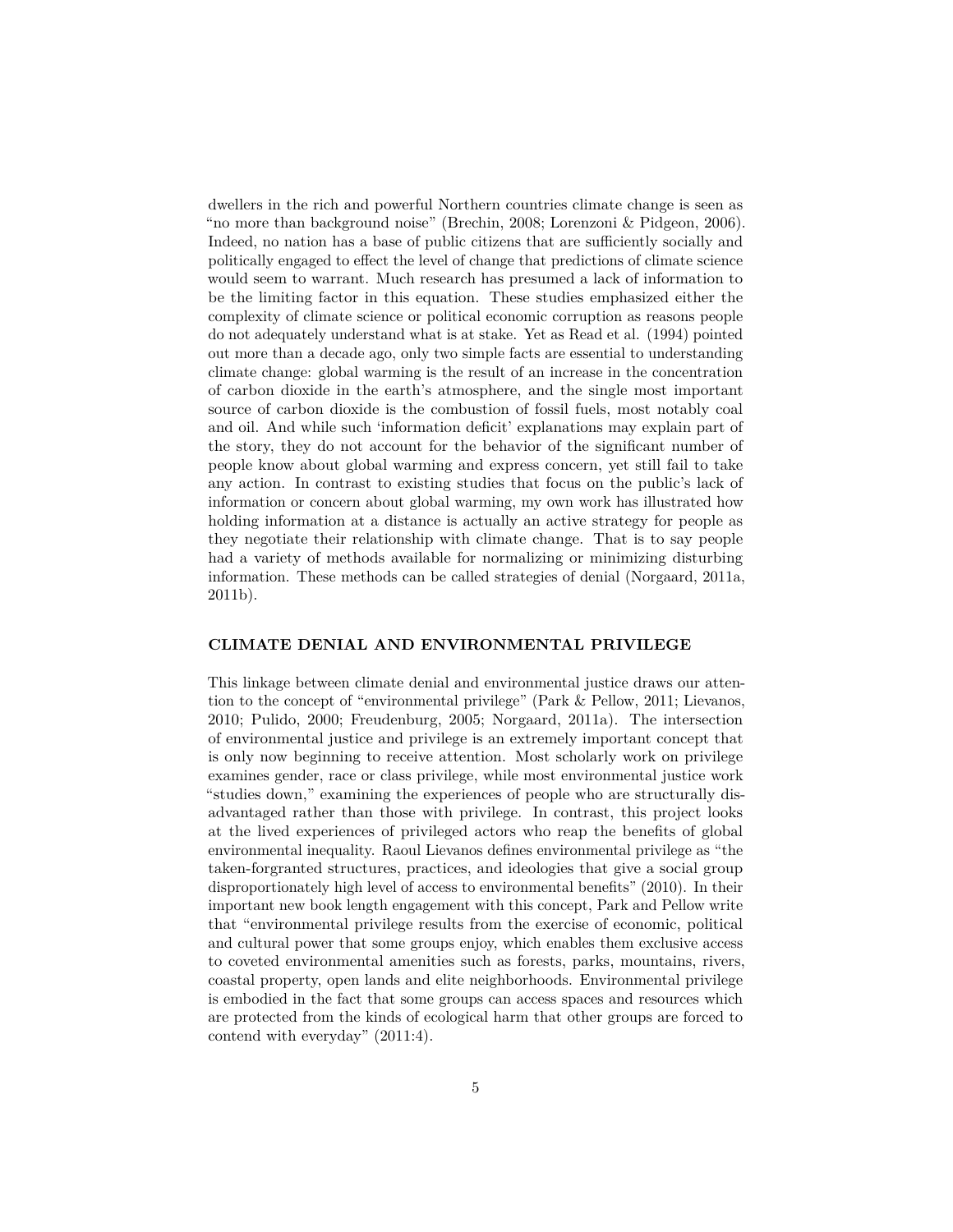For people of color living on low lying islands or struggling from flooding or drought, the key questions of the moment may be how to effectively organize to bring attention to their plight and justice to their lives. For middle class white environmentalists living in wealthy industrialized nations like myself, the key questions related to climate change have to do with the production of social inaction and denial: why are so many of us in the Global North so willing to ignore climate change in our daily lives? How do people manage to ignore disturbing information about climate change and essentially live in denial?

Park and Pellow describe environmental privilege emerging from "the exercise of economic, political and cultural power" (2011:4 [my italics]. Culture is implicated in the reproduction of social relations, but exactly how does this work? How do privileged people create a positive sense of self, normalcy and even sense of their innocence, in the face of knowledge of their high carbon footprints? In fact, societies develop and reinforce a whole repertoire of techniques or "tools" for ignoring disturbing problems. Using Anne Swidler's (1986) model of culture as a tool kit and Jocelyn Hollander and Hava Gordon's (2006) thirteen tools of social construction, I have described how people create a sense of everyday reality using features of everyday life as tools. It is significant that what I describe as "climate denial" felt to people in Bygdaby (and, indeed, to people around the world) like "everyday life." The sense of climate change as a distant problem for which other people are responsible was produced through cultural practices of everyday life. This focus on denial and the construction of innocence looks at the lived experience of privileged people, examining not only the "what" of environmental privilege, but the "why" and the "how."

### **METHODS: AN ETHNOGRAPHY OF THE INVISIBLE**

This paper uses data from a larger eight month ethnographic study on the role of cultural context in how people experience global climate change that combines 46 interviews and media analysis (Norgaard, 2011a). The people I spent time with lived in a rural community in Western Norway of about 14,000 inhabitants. November brought record high temperatures and severe flooding in Oslo and a number of other major cities. Snowfalls were late across most of Norway. The local ski area opened in late December with 100% artificial snow-a completely unprecedented event. Bygdaby did not get its first snow until late January-some two months later than expected. As a participant observer I attended to the kinds of things people talked about, how issues were framed, and especially noted topics that were not discussed. During the winter of 2000-2001 unusual weather patterns were connected with global warming in both media and public minds. I watched regional television news and read the local and national newspapers, again paying attention to what was both present and missing, and how the information presented was framed. Interviews were focused on what it felt like to live in Bygdaby, how people created a sense of community, and the relationships between the community and the outside world. If global warming was not raised as an issue (as it often was not), I asked first what people thought about the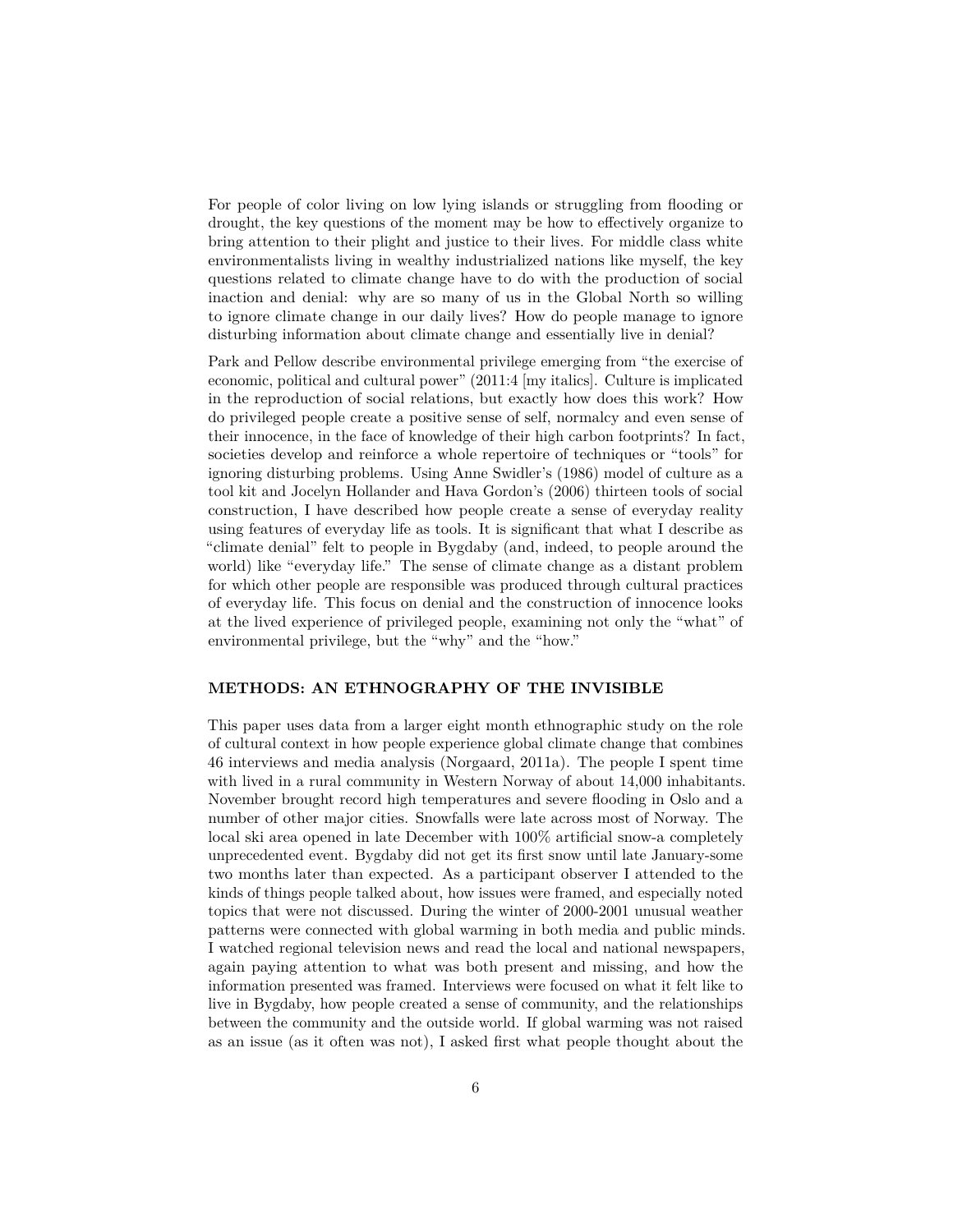recent weather (which was widely described as abnormal), and followed with more specific questions. For this paper data were re-analyzed with an emphasis on denial as connected to transnational environmental privilege.

#### **A TROUBLING WINTER**

The issue of global warming was clearly salient for Norwegians, on both the local and national levels during the time period of my research (June 2000 - June 2001). In Bygdaby casual comments about the weather-a long accepted form of small talk-commonly included references to unusual weather, shaking of heads and phrases like klimaendring or climate change.1 As a sociologist I was drawn to what I saw as a paradox: that is, the idea of climate change was simultaneously very disturbing and yet almost invisible. Climate change appeared to be at once unimaginable and common knowledge. My observations and conversations with Bygdaby2 residents do not support the idea that they were ignoring climate change either because they naively didn't know about it or were simply unconcerned. On the contrary, community members did seem to be informed and concerned about climate change. But it was clearly an uncomfortable topic. While people were generally aware of the facts of how climate change might affect Norway, they did not go about their days wondering what things would be like for their children, whether these could be the last years ice fishing could take place in Bygdaby, or whether their grandchildren would be able to ski on real snow. They spent their days thinking about more local, manageable topics. Mari described how, "you have the knowledge, but you live in a completely different world." Other community members described this sense of knowing and not knowing, of having information but not thinking about it in their everyday lives. Another young woman, Vigdis told me that she was afraid of global warming, but that it didn't enter her everyday life: "I often get afraid, like-it goes very much up and down, then, with how much I think about it. But if I sit myself down and think about it, it could actually happen; I thought about how if this here continues, we could come to have no difference between winter and spring and summer, like-and lots of stuffabout the ice that is melting and that there will be flooding, like, and that is depressing, the way I see it." Another man held his hands in front of his eyes as he explained "people want to protect themselves a bit."

Leon Festinger's (1957) powerful concept of cognitive dissonance describes "dissonance" as a condition that emerges when an actor has two thoughts (cognitions) that are inconsistent. This dissonance is an unpleasant condition that people seek to resolve, often through changing one of their cognitions. In the next section I will describe how cultural avoidance strategies were directed towards two basic fears: those associated with security and concerns for the future, and those connected to guilt and feelings of responsibility for the problem. Using Ann Swidler's concept of culture as a "tool kit" of available resources I describe how the preservation of order and security and the construction of innocence are processes that were embedded in everyday life. Members of Bygdaby had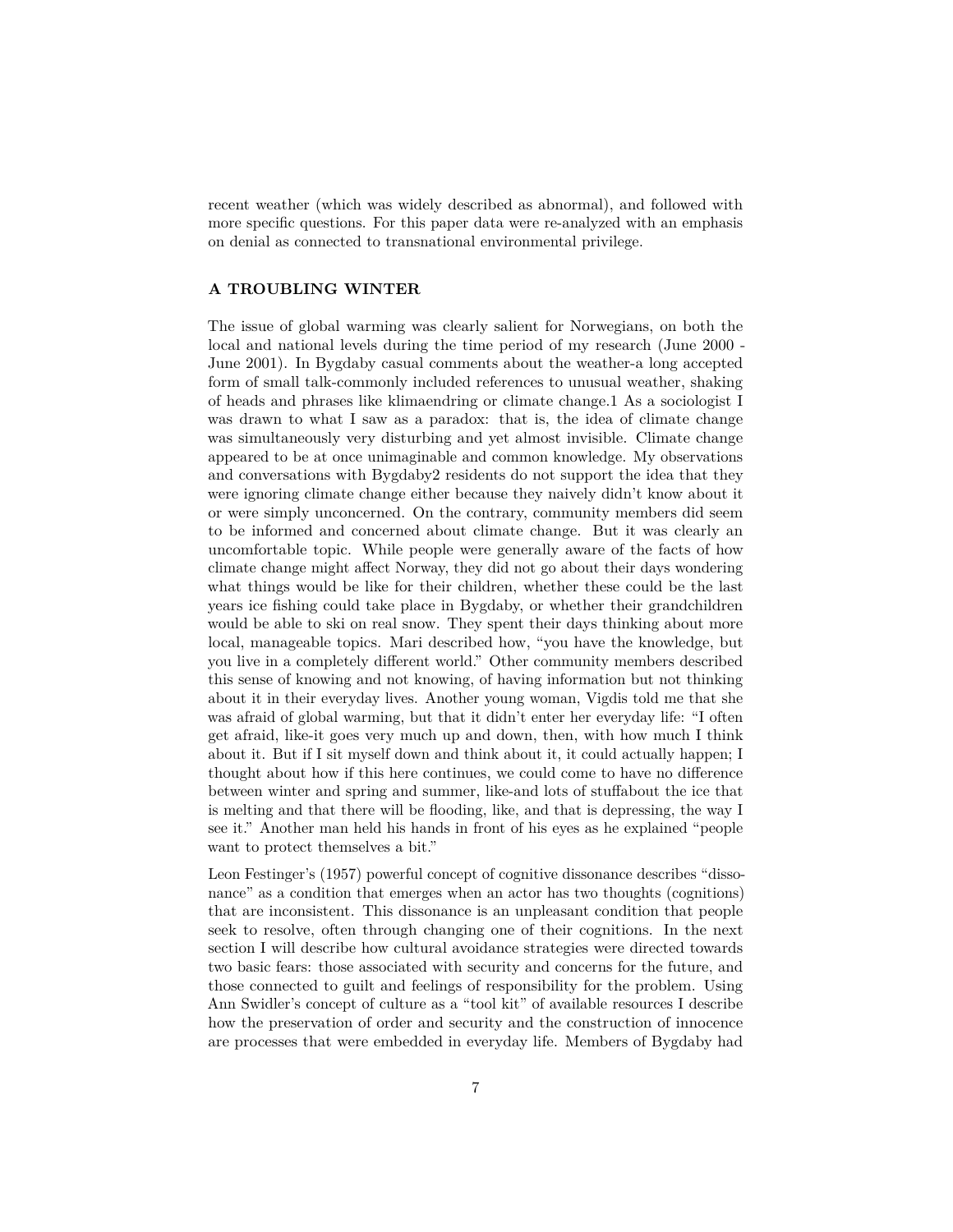available what I call "tools of order" and the "tools of innocence." Tools of order were used to reaffirm a threatened sense of ontological stability, while tools of were used to create distance from responsibility and assert the rightness or goodness of actions. Tools of order worked to achieve what Susan Opotow and Leah Weiss call 'denial of outcome severity' while tools of innocence work to assert "denial of selfinvolvement" (Opotow & Weiss, 2000).

### **ORDER AND SECURITY**

There is a feeling of intense order in the streets of Bygdaby. Houses are mostly the same size and style and freshly painted. Cobblestoned streets are cleanly swept. The surnames of the residents, and the names of the streets and neighborhoods are hundreds of years old. There seems to be a proper and appropriate way to do everything from decorating your home, to cooking dinner (certain foods on Saturdays or Sundays) or going for a hike (wear a red parka). Cultural homogeneity has united Norway in many ways, creating a common community as the entire nation sits down at 7 p.m. every night and experiences the same television newscasters cover the same news. In the words of one woman, a friend of mine not from Bygdaby:

You always know what to talk about if you met someone, you say something about the TV program that was on last night cause everybody saw it. Of course that isn't as true now that we have more stations.

Despite the greater variety of channels in recent years, most Norwegians continue to sit down to watch the same news and television programming at the same times across the country. This cultural homogeneity creates a sense of stability and order. This sense of an ordered world provides a great deal of what Anthony Giddens (1991) calls ontological stability and provides a rich source of meaning. Life has a pattern, it is ordered, known, controlled. As Ann Marie, one resident in her early 50s explained, the sense of order provided a strong sense of meaning and community that could be rich and reaffirming:

When I lived in California, it was wonderful to come back to Bygdaby and feel that there were people and houses around here who have been here for hundreds of years. The farms, the land, the names of the farms, the names of the people. I felt rooted and I felt that there was a calm and stability and we had, whether it would be music or food or clothing, or traditional festive outfit-it had meaning. And it just felt wonderful.

"Ontological security refers to the confidence that most human beings have in the continuity of their self-identity and the constancy of the surrounding social and material environments of action" (Giddens, 1991:92). Yet large scale environmental problems such as global warming threaten these individual and community senses of continuity of life. What will Norwegian winters be like without snow? What will happen to farms in the community in the next generation? Robert Lifton writes of an increasing, "amorphous but greatly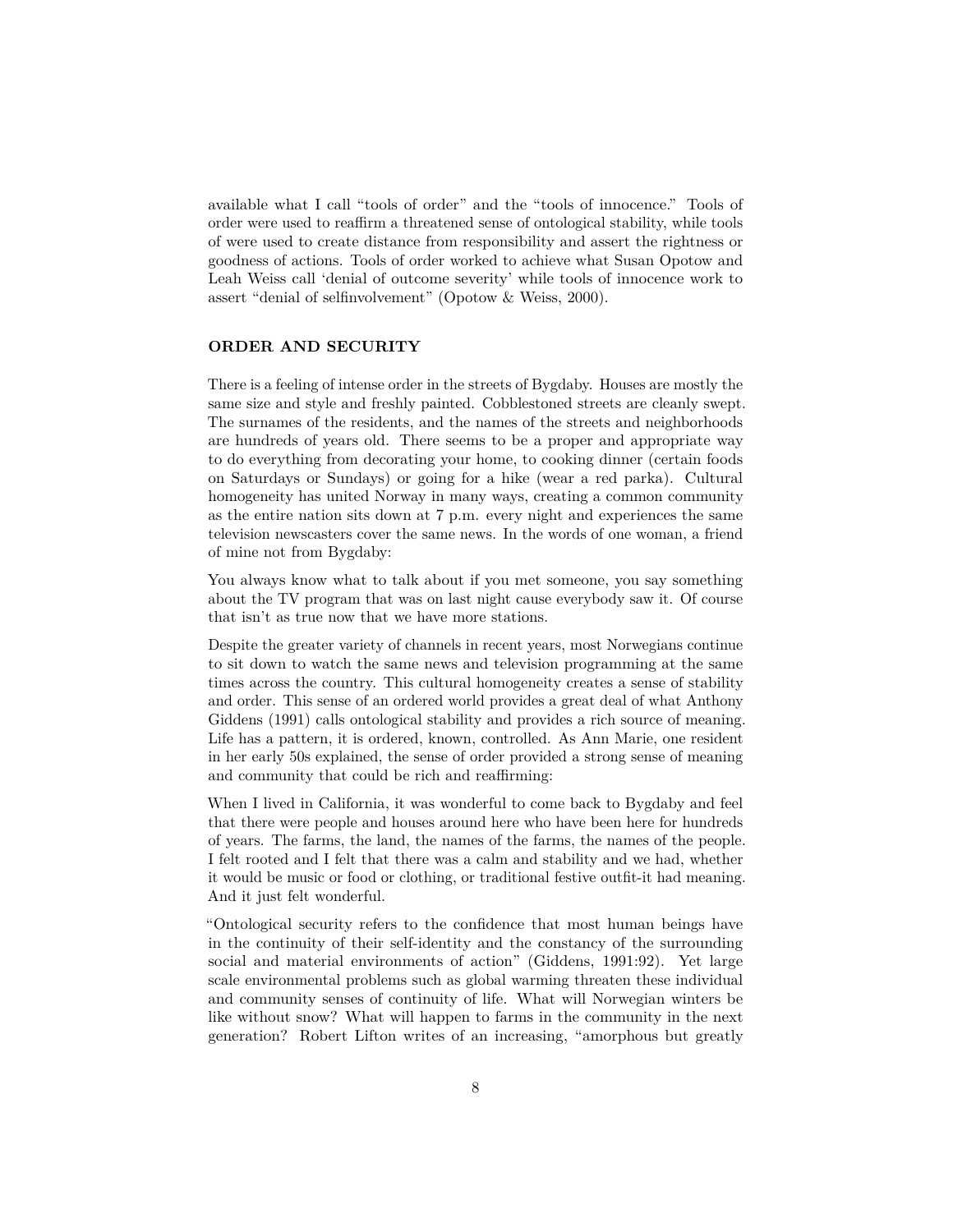troubling sense that something has gone wrong with our relationship to nature, something that may undermine its capacity to sustain life" (1982:21). If the climate continues to warm, how are people going to survive in fifty years?-in one hundred? Thinking about climate change was difficult for people because it brought up fears connected to ontological security. In the words of Arne, a farmer in his mid-40s:

I think it's a bit worrisome to lose one's roots, or lose connection with, yes, with the generations and with a place.

Øystein a father who served on the city council also expressed the concern that climate change is deeply threatening to one's sense of the continuity of life as he explains that it is possible that in as few as a hundred years the earth's ecosystem will be too degraded to support human life:

. . . we have now come so far that we have begun to see that environment that can mean to protect or not to protect the environment we are living in, you know, in one hundred years it's possible that the environment will be damaged to the point that it isn't possible to live on earth any more, you know? Now people are beginning to see that something is happening with nature because we haven't taken environmental questions seriously enough.

Ulrich Beck describes the present phase of modernization as a "risk society," one that is characterized by a "growing embeddedness of risk in the public consciousness" (1992). Beck describes how in modern societies the use of scientific technologies has created large scale social and environmental risks which cannot be understood without scientific expertise.

### **SIMPLICITY AND INNOCENCE**

A second contradiction or "problem" posed by climate change is related to accountability. Stereotypical characterizations of Norwegians emphasize a simple, nature loving people who are concerned about equality and human rights. The pages of travel guides and magazines, museum displays, and the official webpages of the Norwegian government describe Norway as a spectacular land of mountains and fjords, of winter darkness, and summer midnight sun. The community of Bygdaby might visually have stepped right out of any of these guides. A great example of natural beauty, it is nestled in a valley amid steep mountains, with the town beside a lake. It forms a picturesque example of a rural town embedded in nature.

Equality is a strong social value in Norway (Jonassen 1983). Many scholars believe that equality has a long history in Norway, stemming from, among other things, the mountainous regions' limited ability to support large farms (Borchgrevink and Holter 1995). Without doubt, humanitarian concerns and equality between classes and sexes have been expressed as central aims of Norway's government policy since World War II. Despite current political trends, Norway retains a highly developed welfare state and a generally high quality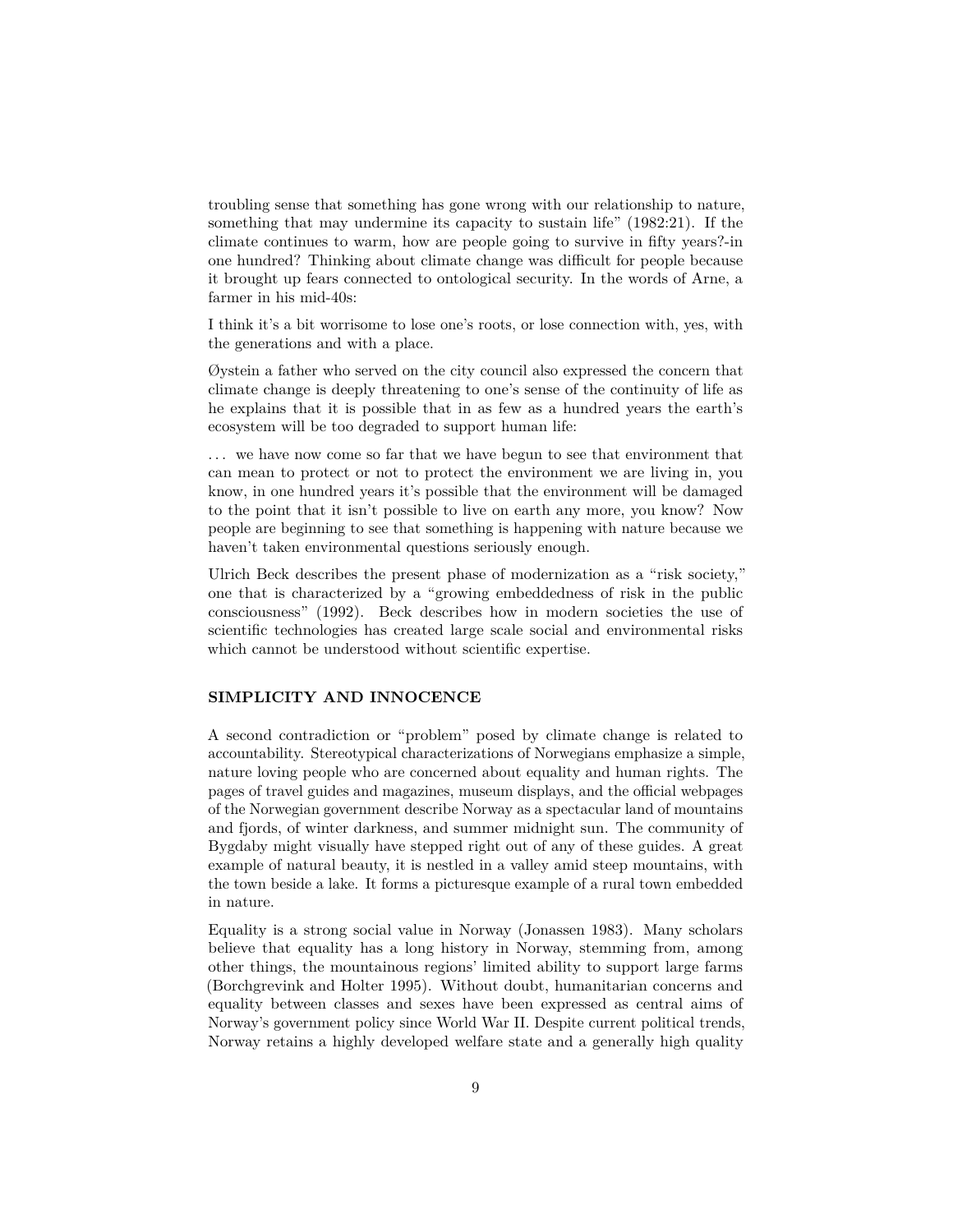of life for all citizens (i.e., good access to health care, high human rights, low poverty and unemployment rates). When compared with other nations, Norway has relatively little social stratification by race, sex, or class. Norwegians award the Nobel Peace Prize every December; their Constitution Day parade consists of children rather than the military; and they lead the world in per capita contributions to humanitarian aid to developing countries. Norwegian leadership in international conflict resolution is reflected in the country's hosting of the Middle East peace talks that became known as Oslo Accords.

However, as much as some of the egalitarian and nature loving stereotypes fit, such images exist in sharp contrast to many everyday features of social life in Bygdaby. The people of Bygdaby believe in equality but live their "simple," "equal" lives in extreme wealth compared with most of the world-including their immediate neighbors in Russia. Despite their self-portrayals as simple, humble, and backward, Norwegians are on the whole a very wealthy people who, in addition to leading the world in per capita donations of humanitarian aid, work in a sophisticated and savvy manner to maintain their global economic and political status.

In Norway cultural values of environmentalism, simplicity and equality increasingly contradict political economic realities. And these contradictions have a particular salience when it comes to climate change since Norway is one of the nations of the world that has benefited most from oil production. High levels of wealth, education, idealism and environmental values together with a petroleum based economy-makes the contradiction between climate knowledge and social inaction particularly visible in Norway. Norwegians themselves are aware that their situation is not so straightforward as the stereotypes portray.

Yes, if you take for example this with cars, we drive a lot of cars, in my family that is. We go on vacation and we go shopping, and my partner drives work every day. And I drive often up here (to his office) myself. It gives us flexibility and so forth. And then we experience ... we don't like it. We feel that we must to it to make things work in a good way, on a practical level, but we have a guilty conscience, a bit of a guilty conscience.

Norway has moved from a position of environmental leadership (setting a goal of stabilization of carbon dioxide emissions), to one of political and economic conservatism. Despite its reputation for environmental leadership, Norway has tripled its production of oil and gas in the past ten years. Under the Kyoto Protocol, Norway promised to limit greenhouse gas emissions to a maximum of one percent above 1990 levels. Instead, at the time of my stay in 2001, total Norwegian carbon dioxide emissions were 42.4 million metric tons-an increase of 7.2 million tons or 20 percent from the 1990 level of 35.2 million tons (Statistisk sentralbyrå, 2002). Norwegian researchers Eivind Hovden and Gard Lindseth note that "Norway, an already wealthy and highly developed country, built a very significant fortune in the 1990s from the very activity that has made stabilization of CO2 emissions next to impossible" (2002:163). By 2008, the emissions figure had climbed to 53.8 million tons. This critique is echoed by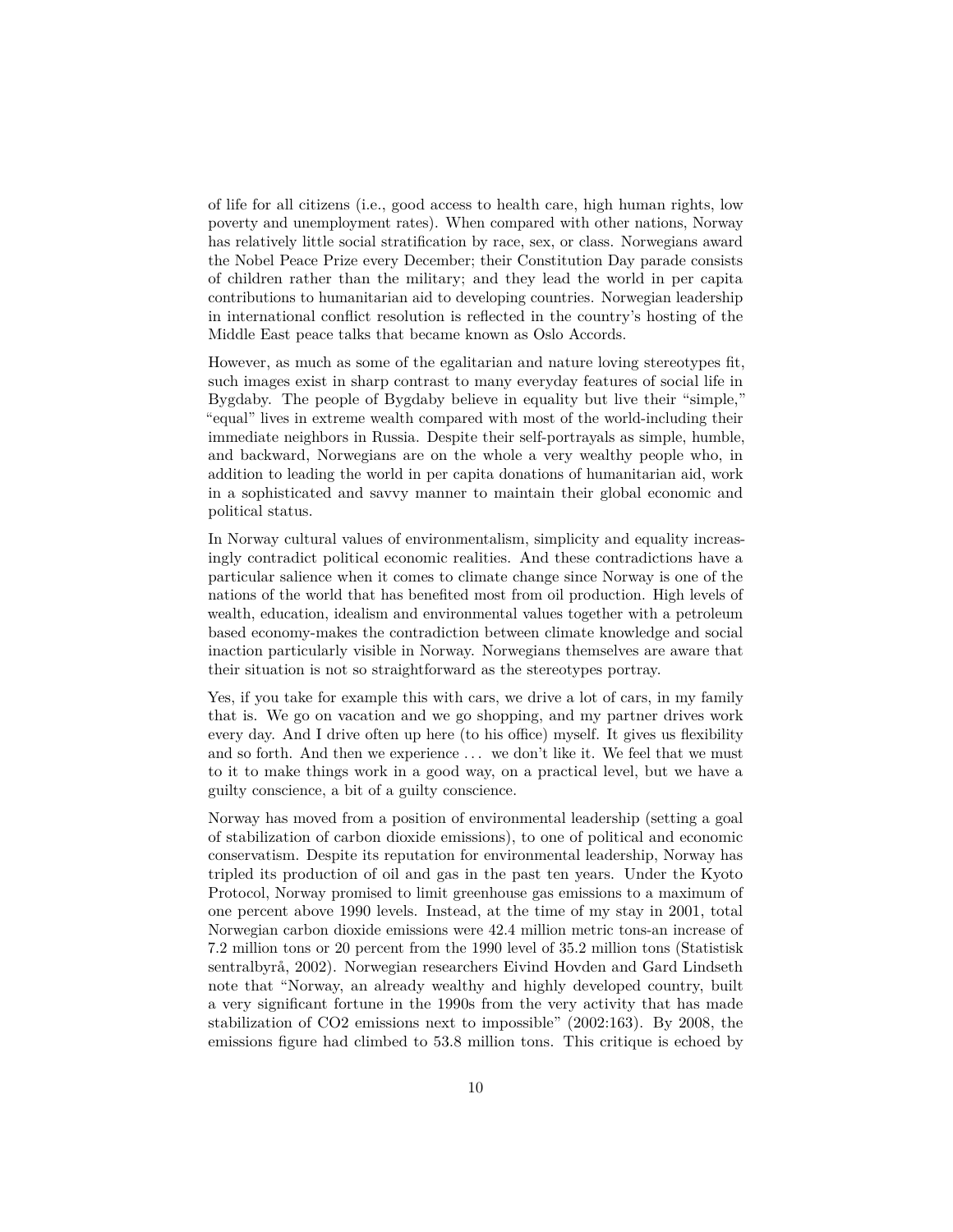Norwegian climate policy analyst William Lafferty and colleagues. In their review of progress on sustainability, the authors note that despite Norway's early international leadership on the issue under Gro Harlem Brundtland, as of 2006 "the Norwegian Sustainable Development profile is long on promise and short on delivery" (2007:177). Lafferty and colleagues point directly to the role of oil wealth in the shifts in national policy: "In our view, a major reason for this 'reluctance' is the increasingly dominant role of the petroleum sector in the Norwegian economy. The impact of the petroleum economy on the will to pursue sustainable production and consumption in Norway has been massive. The prospect of steadily increasing state revenues from petroleum and gas activities has directly 'fueled' the politics of both 'business as usual' and increasing welfare benefits" (2007:186). As of 2008, the oil and gas industry accounted for 26.6 percent of the Norwegian carbon dioxide emissions. Former Norwegian Minister of the Environment, Børge Brende has expressed how, "Norway is one of the countries in the world that has benefited most from fossil fuels. This gives us a special responsibility in the politics of climate change, especially with respect to poor countries."

#### **RESOURCES IN THE 'CULTURAL TOOL KIT'**

Fears about the future stability of the world, and guilt regarding one's contribution to the situation are troubling conditions that psychologists tell us people are motivated to avoid. And indeed, as described earlier, people largely did. But if people managed to construct a sense that climate change was a distant problem that would affect other people long before it reached them, or create a sense that responsibility for the problem lay in other quarters, how exactly did they do it? Strategies of denial and the construction of innocence were varied and widely embedded in culture and everyday life experiences. I identified conversational tactics, emotion norms, norms of attention with respect to space and time, and social narratives that were each used to normalize the implications of global warming by producing a sense of order and/or innocence (see Table 1). In the mid 1980's Ann Swidler put forward a new framework for theorizing a causal role of culture in social action. Swidler describes how, "Culture influences action not by providing the ultimate values toward which action is oriented, but by shaping a repertoire or"tool kit" (1986:273). Culture shapes social action not through providing guiding values, but through providing cultural components or "chunks of culture" (ibid, p. 283) that can be used as tools to construct "strategies of action." Such a "tool kit" may contain "symbols, stories, rituals and world-views which people may use in varying configurations to solve different kinds of problems" (ibid, p. 273). For example, "Publicly available meanings facilitate certain patterns of action, making them readily available, while discouraging others" (ibid, p. 283). I use Swidler's metaphor of the took kit of available resources to describe how the production of order and construction of innocence were achieved through particular tools of order and tools of innocence.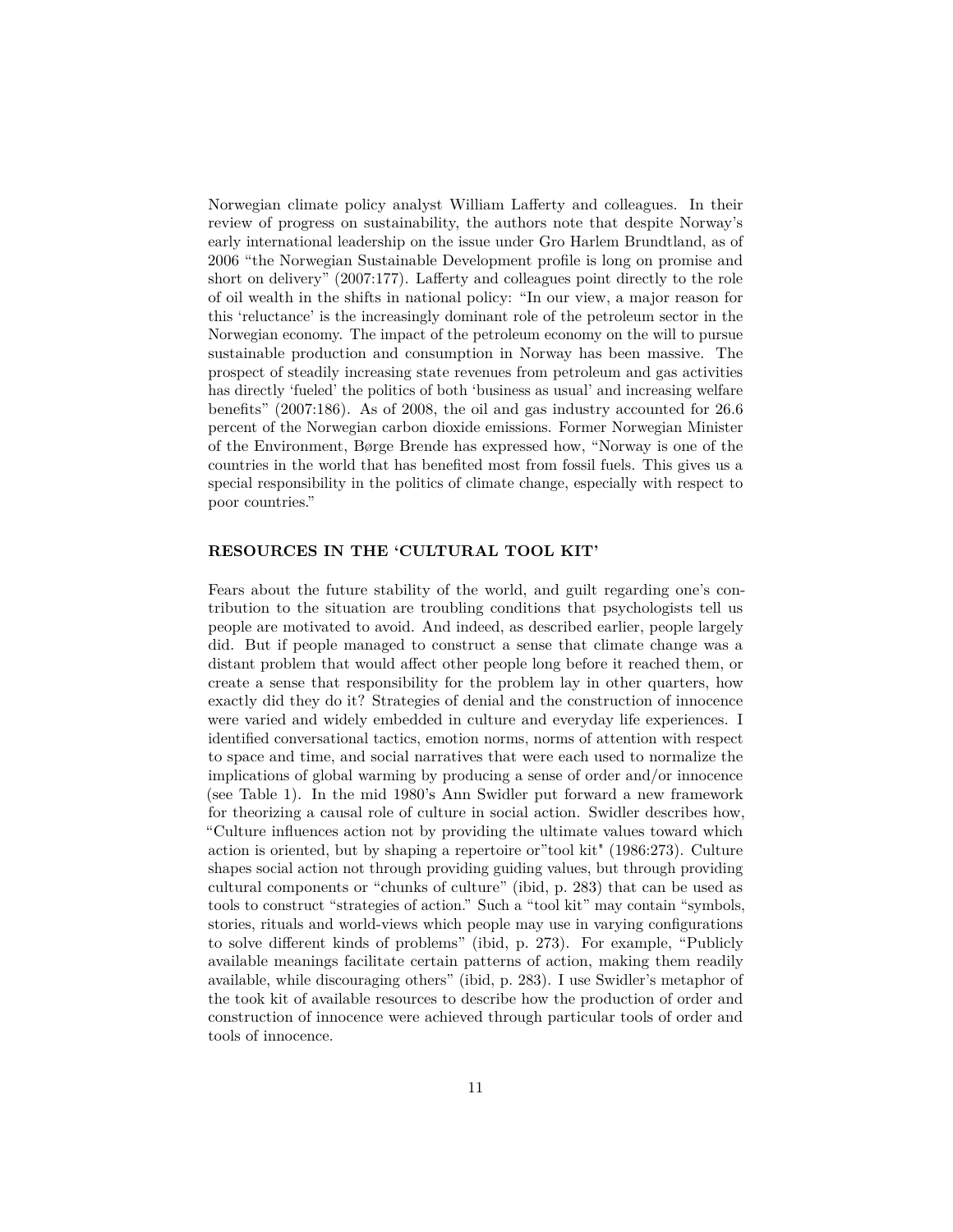It is not possible to provide detailed examples of the full range of strategies and practices I observed for distancing oneself from information or responsibility outlined in Table 1. Instead I will give a few examples of tools of order and tools of innocence.

## **TOOLS OF ORDER**

If exposure to information about climate change was threatening, tools of order worked to reinstate a sense of order and security. I observed a variety of tools of order including maintenance of conversational control by focusing on facts rather than feelings, and examples of skirting around disturbing information by joking.

Another tool of order was to focus on the past-what one community member described to me as finding a haldepunkt or "anchoring point." Peole in Bygdaby have a remarkable sense of place, local identity, and collective history. At one point in time, Bygdaby was isolated from the rest of the world. But now isolation, local focus, and emphasis on tradition are being actively maintained through a multitude of cultural practices. Torbjørn, a man in his thirties who was originally from the community but had moved away, explained that the emphasis on tradition in Bygdaby serves as a haldepunkt or anchoring point for people in the face of changing times. He pointed out the use of traditional images in advertising and many so-called traditions are in fact very new. I mentioned earlier the fact that even many of the designs of the bunads (local traditional costumes) are recent, and at least some sections of the cobblestone streets of Bygdaby had been recently added because people liked them. Hobsbawm and Ranger describe "the use of ancient materials to construct invented traditions of a novel type for quite novel purposes" ([1983] 1992:6) . On the one hand, the disjuncture between scales of time and place in Bygdaby makes the problem of climate change seem distant. On the other hand, we can see the construction of this sense of time and place as a strategic response to the needs of the present, as a strategy for managing troubling emotions associated with changing times. If traditions are indeed invented for the needs of the present generation, it would seem that in the face of uncertain futures and a confusing wider world, ideas of tradition and links to the past serve as an anchoring point in changing times and provide a sense of security that at least some people believe helps them to deal with the larger world.

Finally, I observed people re-asserting a sense of order and security through the use of a slew of narratives about "how things really are in Norway." I call these narratives of Mythic Norway. Narratives of Mythic Norway were often produced by the national government and were present in both media stories and individual conversations. Many of these were connected to landscape and Norwegian nature. People from Bygdaby had a great deal of pride in their mountainous land and their ability to survive in it. Mountains can not only be seen as physically defining Norway (since most of Sweden does not have mountains and a larger portion of Norway does), there was the sense for many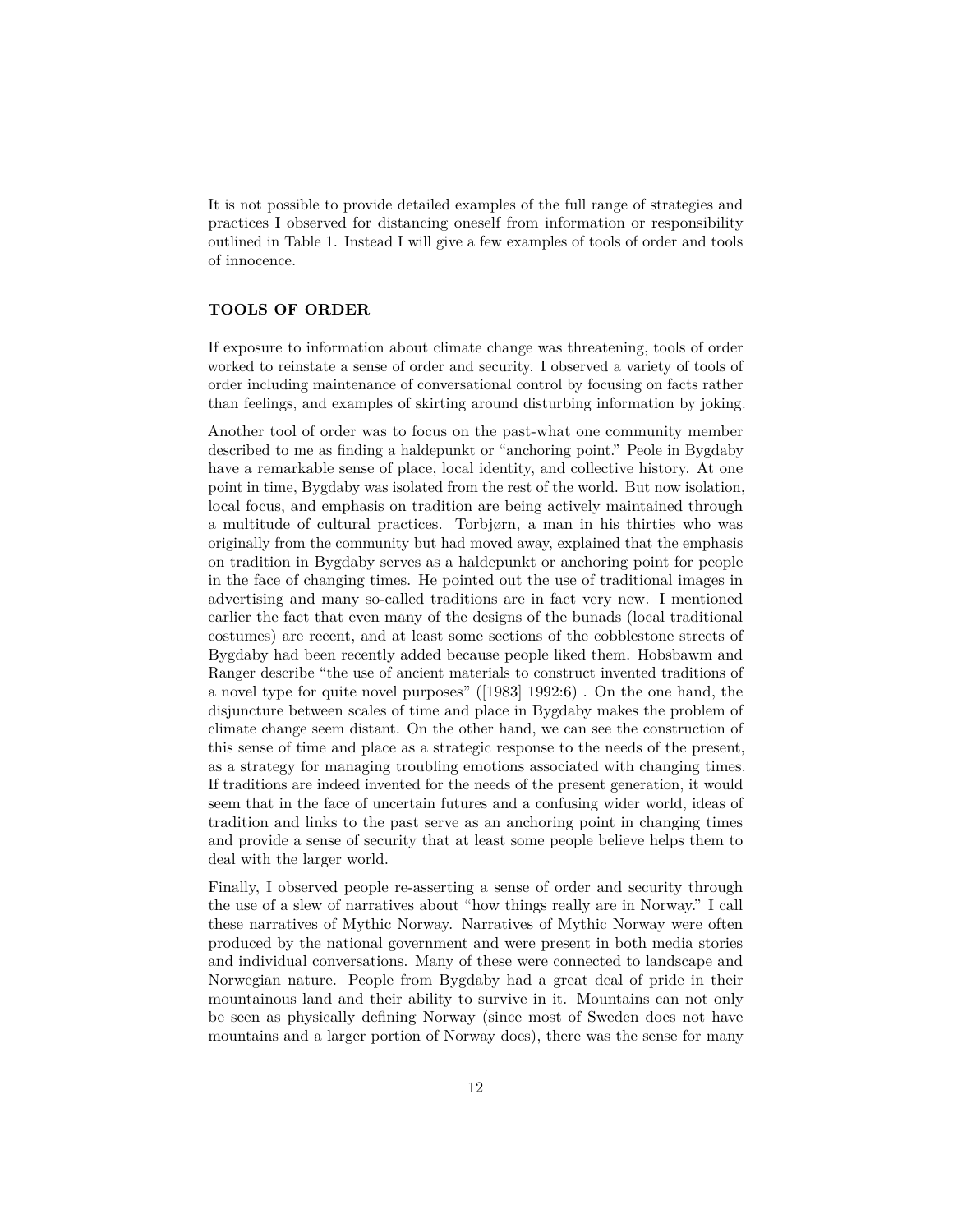that Norwegians were special because of the relationships they have had with the mountains:

Norway's national identity gradually took the form of a lifestyle characterized by closeness to, respect for and love of nature, particularly the subarctic mountain landscape requiring great courage, strength and endurance from those who have to survive in it. Danes and Swedes were in this light refined and decadent city people, and the image of the thoroughly healthy, down-to-earth, nature-loving Norwegian was established as a national symbol (Eriksen, 1996).

Thomas Hylland Eriksen describes five elements of national identity that are highlighted in public discourse: egalitarian individualism, honesty and sincerity, a connection with rural life, relationship to nature and the image of "unsophisticated but practically minded" farmers (1993). Images of and public discourse on nature and national identity become "tools" that individuals have at hand that served to reinstate a threatened sense of stability and security in timeless nature.

Hiking and skiing in Bygdaby were widely popular. The act of hiking or skiing connected people to the wider nature, to a sense of human cultural past and continuity (since one often travels through areas that were formerly seters or "mountain farms"). In the face of the fears that community members had about climate change, the state of the world and what the future might bring, being in the mountains provided a sense of reassurance that all was well. Emphasis on closeness to nature, whether in language, images or via the activities of going hiking and skiing, served as a haldepunkt, an anchoring point in the face of uncertainty. Thus hiking and skiing were not only recreational activities, but practices that were loaded with cultural meanings that recreated a sense of stability and order in the face of fears of future climate scenarios or threatened sense of ontological stability.

### **TOOLS OF INNOCENCE**

While tools of order tools of order consisted of a variety of background cultural practices from narratives to range of spatial and temporal attention, tools of innocence were more observable in narratives that were used in particular moments in conversation. Narratives that served to construct a sense of the innocence of Norwegians (both individually and collectively) included the sense of being close to nature, of Norway as a small, insignificant nation, of how Norwegians suffered in the past and an emphasis on how the actions of Americans were so much worse.

### **Mythic Norway**

Emphasizing a connection to nature served as a tool of order for community members. It also served as a tool of innocence. The idea of a connection to nature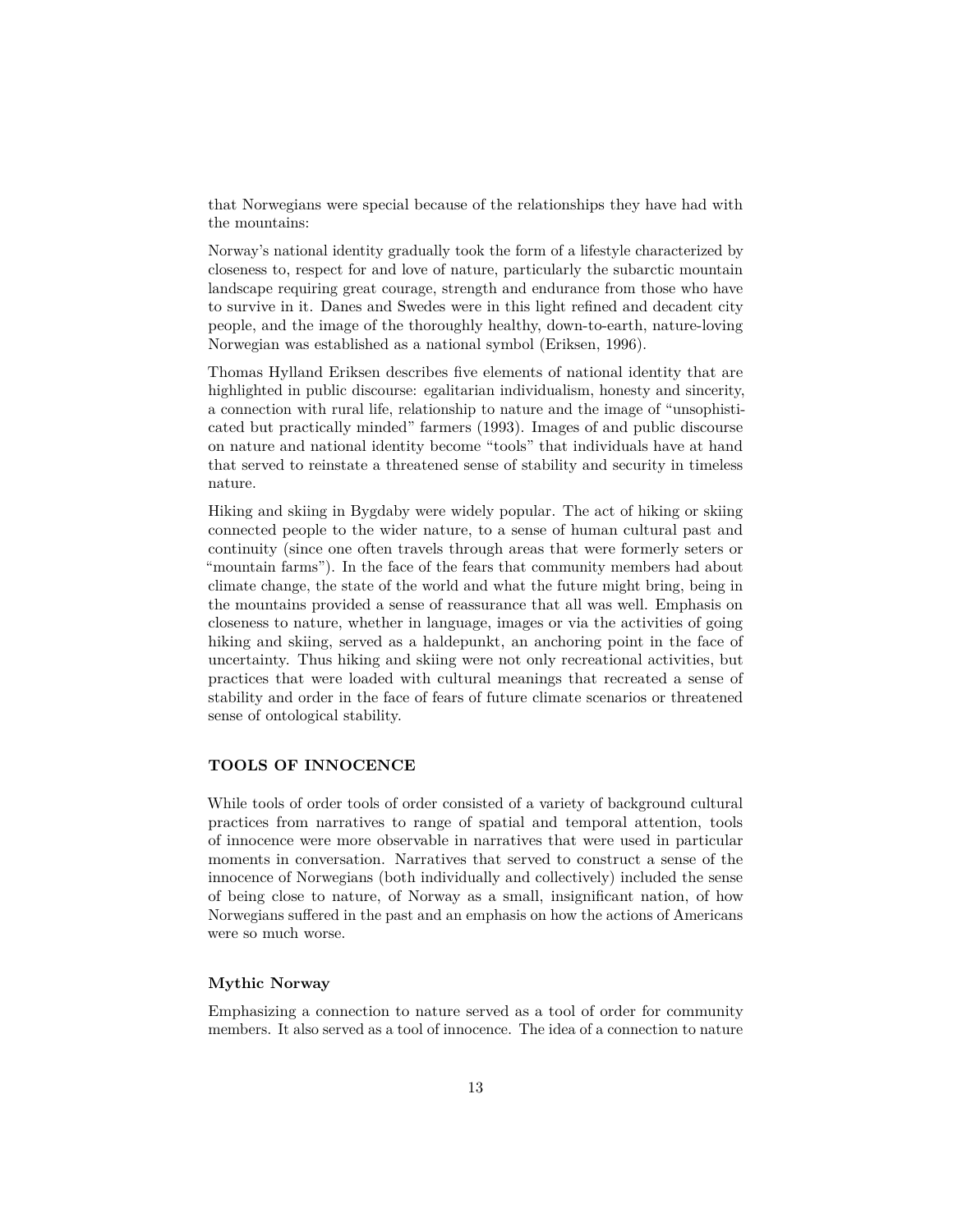plays offof romantic associations of nature with purity and innocence, thereby working to reinforce a sense of a native or natural environmentalism that worked directly against the image of Norwegians as miljøsvin or "environmental swine." In the face of global climate scenarios and Norway's increasing carbon dioxide emissions, images of Norwegians as close to nature and "natural environmentalists" provide a reassurance of "original innocence" and serve to legitimate Norwegian actions and place in the world. Similarly, emphasis on egalitarianism and humanitarianism contradicts information on the ways in which Norwegian wealth and high standard of living perpetuates and displaces environmental problems onto others. Emphasis on simplicity locates Norwegians as "down to earth," humble, and modest provide a contrast to the fact of increasing consumption. Finally, an emphasis on a rural connection, like the emphasis on relationships with nature, plays on romantic associations of nature with purity and innocence as well as bringing to mind images of simplicity.

To imply that the people of Bygdaby were close to nature was to imply that despite their rising materialism, petroleum development and wealth, they too were pure, naturally good, even "natural" environmentalists. Joar, a community member involved in the anti EU movement used the Norwegian "love of nature" as a basis for Norwegian opposition to the EU:

Of course we have so much nature. And you know that many Norwegians love nature and feel that it is clean and nice and we like this idea of being environmentally friendly as opposed to black smoke and filth from factories.

In the modern context romanticism, with its glorification of nature as pure and a refuge from the ills of modern society, still holds. Norwegian social anthropologist Brit Berggreen describes how, "For many reasons, Norway has stuck to the selfimage of the independent and innocent individual, almost grown out of Norwegian soil, rain and fresh air . . . " Relationships to the land have been described as the basis for a "native" environmentalism (Reed  $&$  Rothenberg, 1993).

#### **"We Have Suffered"**

A second tool used to deny self involvement and thereby construct a sense of innocence was the narrative I call, "We Have Suffered." The fact that residents of Bygdaby have suffered, or at least endured significantly challenging political and economic circumstances in the past is certainly a reality. Norwegian wealth is relatively new. People in their forties and older today had experienced the very rapid rise in wealth in the nation since the 1970's. Furthermore, during World War II the town was both bombed and occupied by Nazis. Older generations remember the experience of occupation and the period of reconstruction after the war. The memory of having suffered can play out in terms of having paid ones dues, of rightfully having earned the comforts now available. It can imply a sense that "we made it, why can't you." The latter view especially, erases unequal and extractive political economic relationships between Norway and the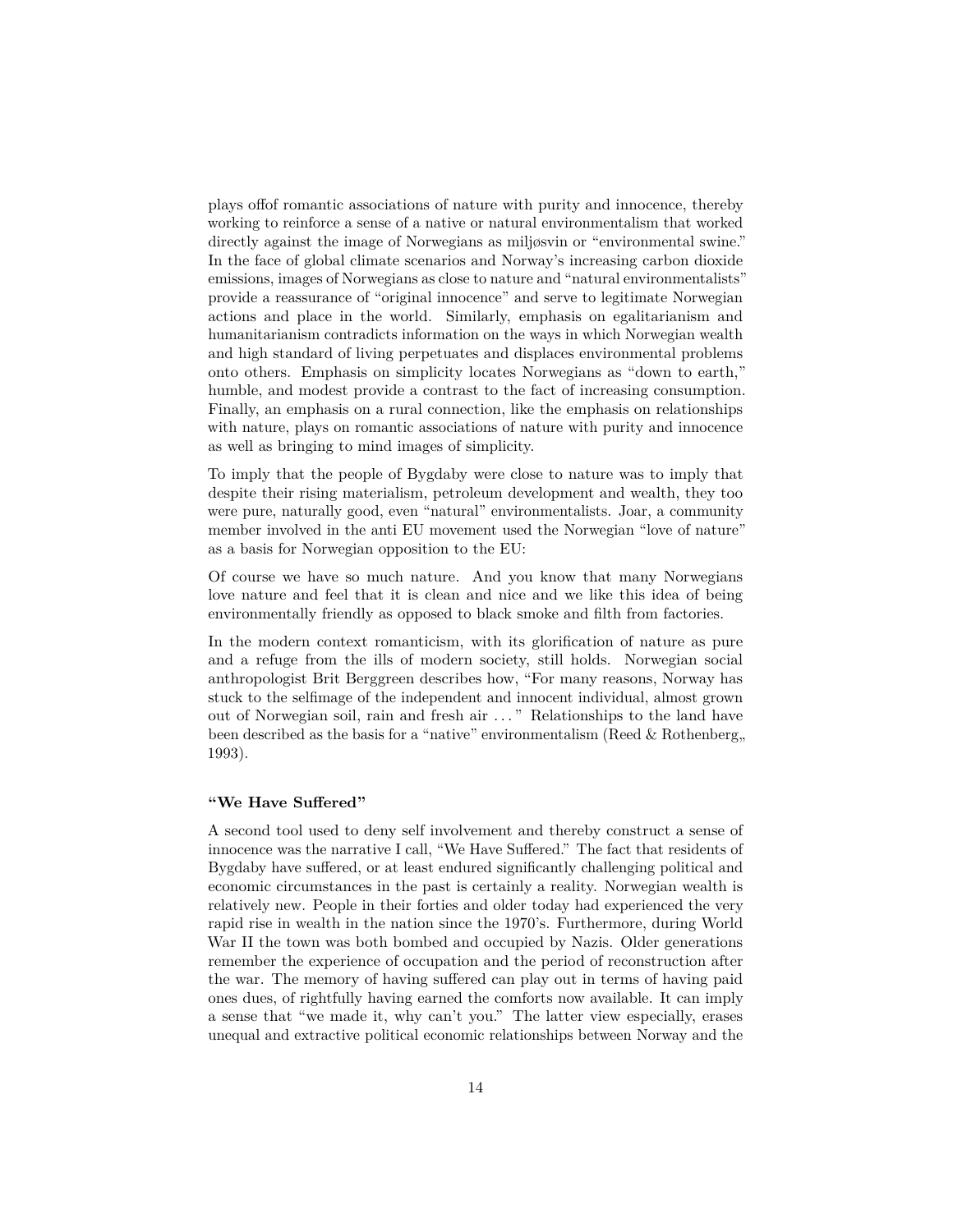rest of the world. The subtext of such stories was that Norwegian wealth had been rightfully earned.

This tool came up one afternoon as three of us were sitting around a small table in Bygdaby's newest and most modern café. Lisbet and Åse were members of an international human rights organization in town and were active writing letters on behalf of political prisoners from around the world. Poverty and wealth are salient themes not only due to Norway's emphasis on egalitarianism, but because Norwegian wealth is very much a product of oil development. I asked about the lack of poverty in Bygdaby, and what it was like for them to know about the degree of poverty elsewhere in the world. Åse answers that Norway hasn't been rich all that long:

Åse Norway hasn't been rich so very long, you know. I have experienced the rise in wealth.

Lisbet Yeah, I know about going from hand to mouth.

Kari Oh, really?

Lisbet Oh yes. I began working in 62. And there wasn't much in the beginning, no. And when I took my education, I had almost nothing. But I did get a study loan. And that was good I had a job because I had to pay it back, you know? But I don't know, myself. I have a feeling that they are afraid to use up the rest of the oil money. Of course we have a lot of money. But I don't have to look long at the television before I understand how good we have it here. And I have traveled a bit too, so I know how good things are here for us, in terms of material things.

Åse But I think-I feel a bit bad for the Russians, I think its completely gruesome what's happening there.

Lisbet There are many who are helping them, especially in the North.

Åse Of course they are such a huge country.

Lisbet Yes, and how rich they could have been.

Åse Yes, and what has happened generation after generation. That things should be better, better in the future and so forth, and then . . .

Lisbet On the other hand, there are people in Norway also who don't have so much to play around with either today. They don't have much money today either.

Åse I think that there aren't so many who are suffering, not who really suffer. Not with lack of food. But its like, its like there isn't anything that is good enough for us anymore. Everyone wants things and everyone wants a nice car and everyone wants it right now. And if they don't have it, those who don't have it, then they are poor.

Here Åse and especially Lisbet used a number of conversational tactics to rationalize or normalize Norwegian wealth as compared with poverty in Russia.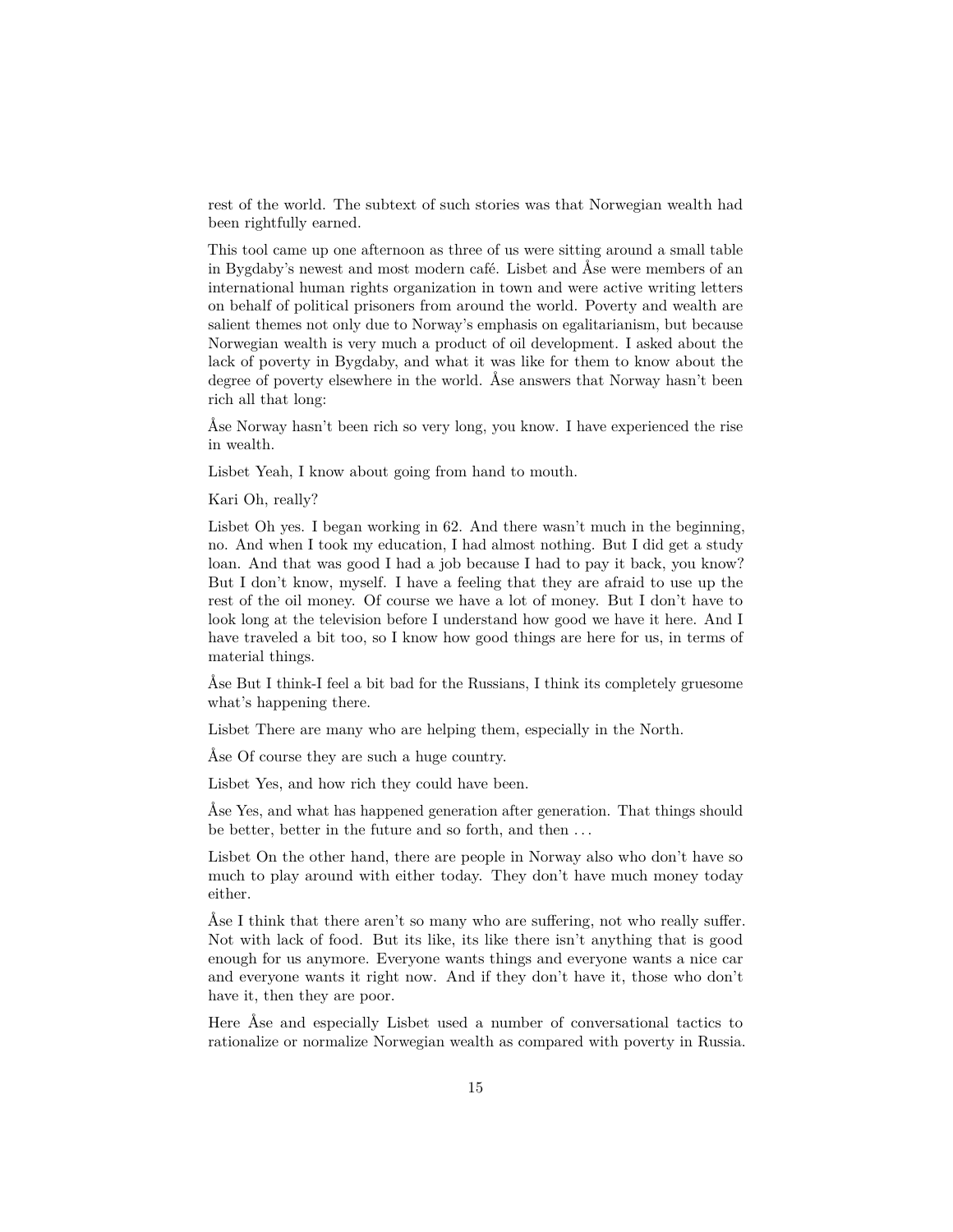In addition to raising the issue that Norwegians have suffered and been poor in the past, they mention that in Norway there is suffering too. This serves to minimize the degree of difference between Norway and Russia and thereby the sense that there is something wrong. They also mention that Russia was such a large country, one that could have been rich. The subtext of this statement seems to imply that, "its not our fault if they have messed up their opportunities."

#### **"Norge Er Et Lite Land"-Norway is a Small Country**

A third tool of innocence was to emphasize Norway's small size in relation to the rest of the world. This tactic worked to minimize the degree of responsibility the nation had for global warming (and other global environmental and social justice issues). The phrase Norway Is A Little Land, is one I encountered throughout my time in Bygdaby, usually at moments expressing Norwegian powerlessness in relation to Europe or the United States, but also at moments when Norway's relationship in world problems such as global warming was under question. The phrase conveyed the sense that no matter what they did, whether Norwegians did the right thing or the wrong thing, it would be a "drop in the bucket." This phrase justified Norwegian behavior with the implication that Norway is such a small country that what happens there doesn't matter anyway. While it is often conveyed a genuine sense of powerlessness, this discourse worked to let people offthe hook, by creating the sense of "why bother." The subtext of this phrase read, "We are only 4.5 million people, what we do here doesn't really matter anyway."

Joar and I had been discussing his opposition to Norway joining the European Union. When I asked him what role he thought Norway should have in the world, Joar began his reply using the notion of Norway being small as a way of implying that there may not be much role for it to play because Norway is so small, it is almost meaningless.

Kari But what kind of a role do you think that Norway should take internationally?

Joar Internationally?

Kari Yes, in relation to other countries. What relationships would you think would be good for Norway to take?

Joar Well, we are of course a very small country, almost without meaning-if you think economically we are completely uninteresting.

Kari But Norway has lots of oil compared with other countries.

Joar Yeah, yeah, okay. We are in fact almost at the level of Saudi Arabia. But it of course an advantage to be meaningless. It doesn't really matter for us to argue.

Kari Without?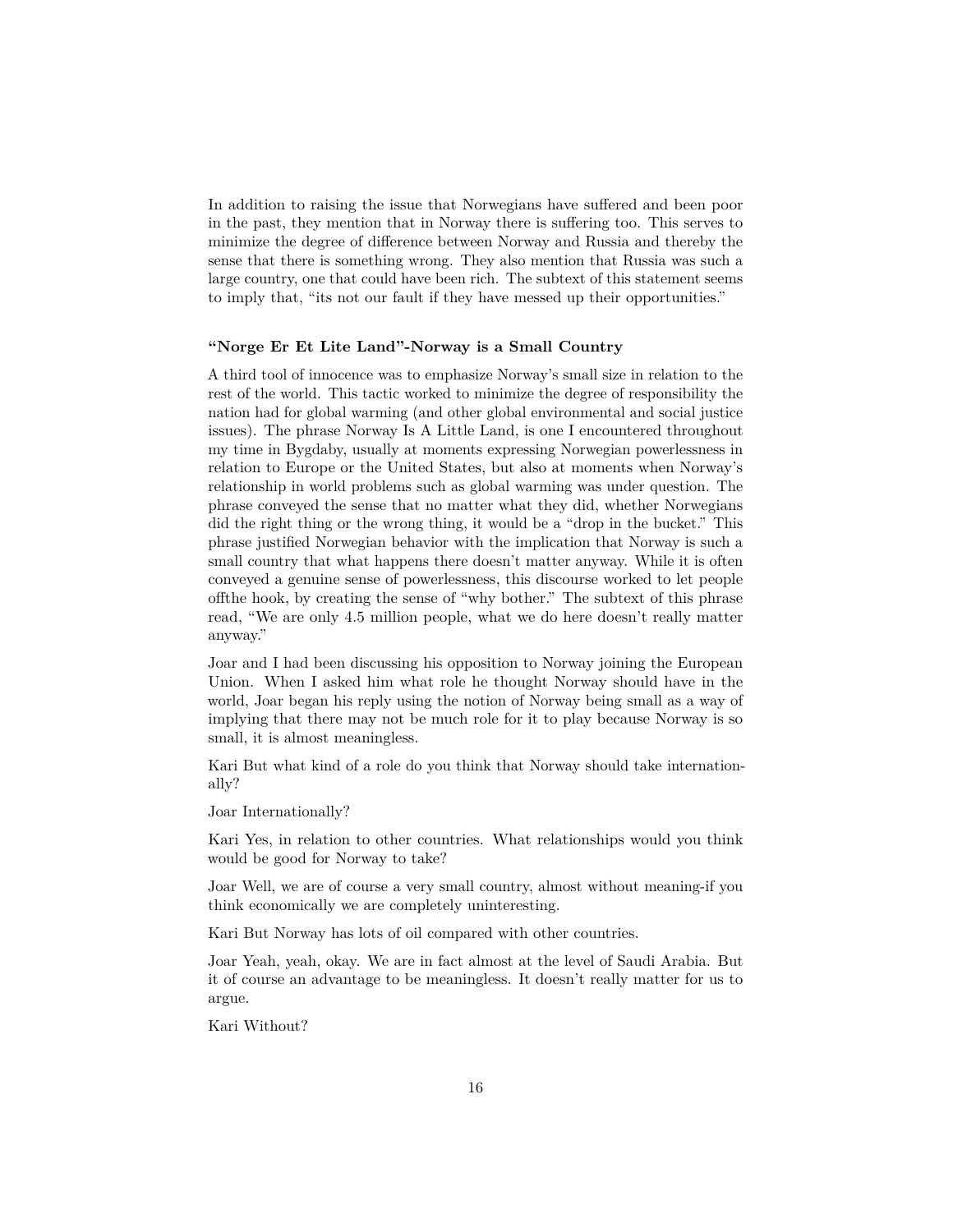Joar Without them getting mad at us, because we are so meaningless. And in that connection, we are a bit you know, peaceful, right. We have been involved in both the Middle East and . . . (here he refers to the Oslo Accords and his second example is not spoken, just given as a gesture of the hand for emphasis).

Note that as the conversation continued he used Norway's small economy as the example of why Norway's carbon footprint was meaningless. When I asked him about Norway's oil he suddenly, "remembered" the fact that Norway is, after Saudi Arabia, the second largest oil exporter in the world! Then he explains the strategic advantage of being "meaningless," that other countries don't bother to get upset with Norway. At the end of the passage he added to the construction of Norway as a nation not worth getting upset with by drawing on the sense of Norway as a "peaceful nation" (referring presumably to the peace prize as well) and their involvement in the Oslo Accords. In being small, meaningless and peaceful, he was constructing in our conversation a sense of Norwegian innocence that is very prevalent.

I believe that it is important to recognize that these narratives are prevalent because they reflect a need people felt to explain themselves. These narratives testify to the fact that Norwegians do value social and environmental justice, they do think about these things on a global level, otherwise their behavior would not be questionable and they would have no need to justify it.

# **CONCLUSION**

### **Innocence, Order and the Reproduction of Transnational Environmental Privilege**

I have described how for the people of Bygdaby, information about climate change threatened a sense of the stability and order of life, challenged self and national conceptions of Norwegians as good environmental neighbors, and furthermore how these powerfully unpleasant conditions were normalized through social practices that emphasized order and security on the one hand, and innocence on the other. Thus the invisibility of climate change in daily life was socially produced using tools of order and tools of innocence. As a result, information from climate science was known in the abstract, but disconnected from, and invisible within political, social or private life.

Public silence in the face of climate change is not unique to this one town in Norway. Indeed, there is evidence that people around the world experience deep fears regarding climate change, struggle to make sense of guilt, and in many cases normalize their inaction through a variety of cultural tools and narratives. Social commentators across Europe describe publics who are "sleepwalking," "apathetic," or "in denial." Renee Lertzman writes in The Ecologist that "public apathy is fast becoming one of the hottest topics in environmental circles. It would appear that people do not seem to care or be moved to action in the face of urgent ecological threats. Running a close second to apathy is the topic of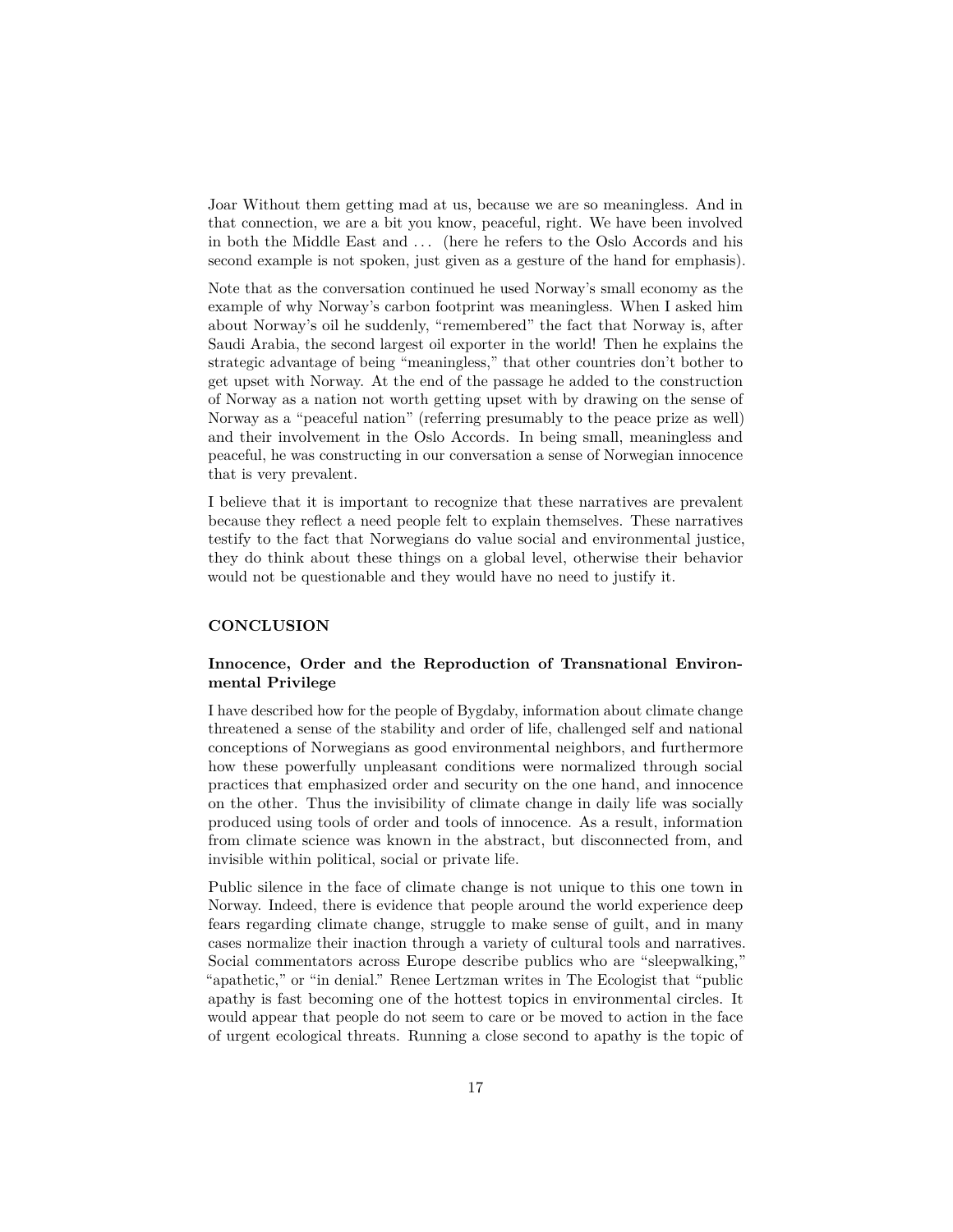denial; the stunning way in which people can literally deny or pretend things are not as they are, creating enormous barriers and psychological blocks for making necessary change" (2008, see also Lertzman & Norgaard, 2011).

What is the significance of climate change denial in reproducing material and ideological transnational power relations along the lines of race, class and gender? Nearly all environmental justice research highlights the experiences of groups who are structurally oppressed rather than those who are structurally privileged. The ability to ignore climate change may not automatically be perceived as a form of privilege. But climate change precipitates profound conditions of environmental injustice. When environmental consequences such as sea level rise or catastrophic drought are displaced onto less privileged people, when exposure to risks and decision making power are inversely correlated, and when the information people cannot cope with is about the consequences of Norwegian oil production and carbon dioxide emissions, differences concern and perceptions of the immediacy of climate change reproduce material power relations across gender, race and class and between the Global North and Global South. Ultimately, Norwegians' (and of course American's) lack of concern, and their sense of climate change as an abstract problem, serves ideologically to maintain their privilege as people who benefit most, and suffer least from high carbon emissions.

Why should we bother to engage with the concept of environmental privilege? Both the complexity of climate change science, and the changing organization of space and time make the global reproduction of race, class and gender inequality increasingly complex and difficult to understand. It is easy to see power operating when key political and economic decision makers negotiate contracts with Shell, British Petroleum, and Exxon and when representatives of nation-states negotiate emissions-trading strategies. Yet the people I spoke with in Bygdaby played a critical role in legitimizing the status quo by not talking about global warming even in the face of late winter snow and a lake that never froze. In normalizing the status quo, the construction of denial and innocence work to silence the needs and voices of women and people of color in the Global South, and thus reproduce global inequality along the lines of gender, race and class. Given that Norwegian economic prosperity and way of life are intimately tied to the production of oil, ignoring or downplaying the issue of climate change serves to maintain Norwegian global economic interests and to perpetuate global environmental injustice.

If we are to really grapple with the how and why of the reproduction of environmental privilege we must take seriously the experiences of privileged social actors themselves. Taking seriously their experience means acknowledging the complexity and difficulty of occupying this social location. While privilege, may act like a breeze at one's back, making life easier, people in privileged situations also experience the complex and ambivalent mental and emotional landscape of denial, with all of its feelings of guilt, responsibility and hopelessness. Despite being in positions of power, privileged people may feel very powerless. People occupying privileged social positions encounter "invisible paradoxes," awkward, troubling moments which they seek to avoid, collectively pretend not to have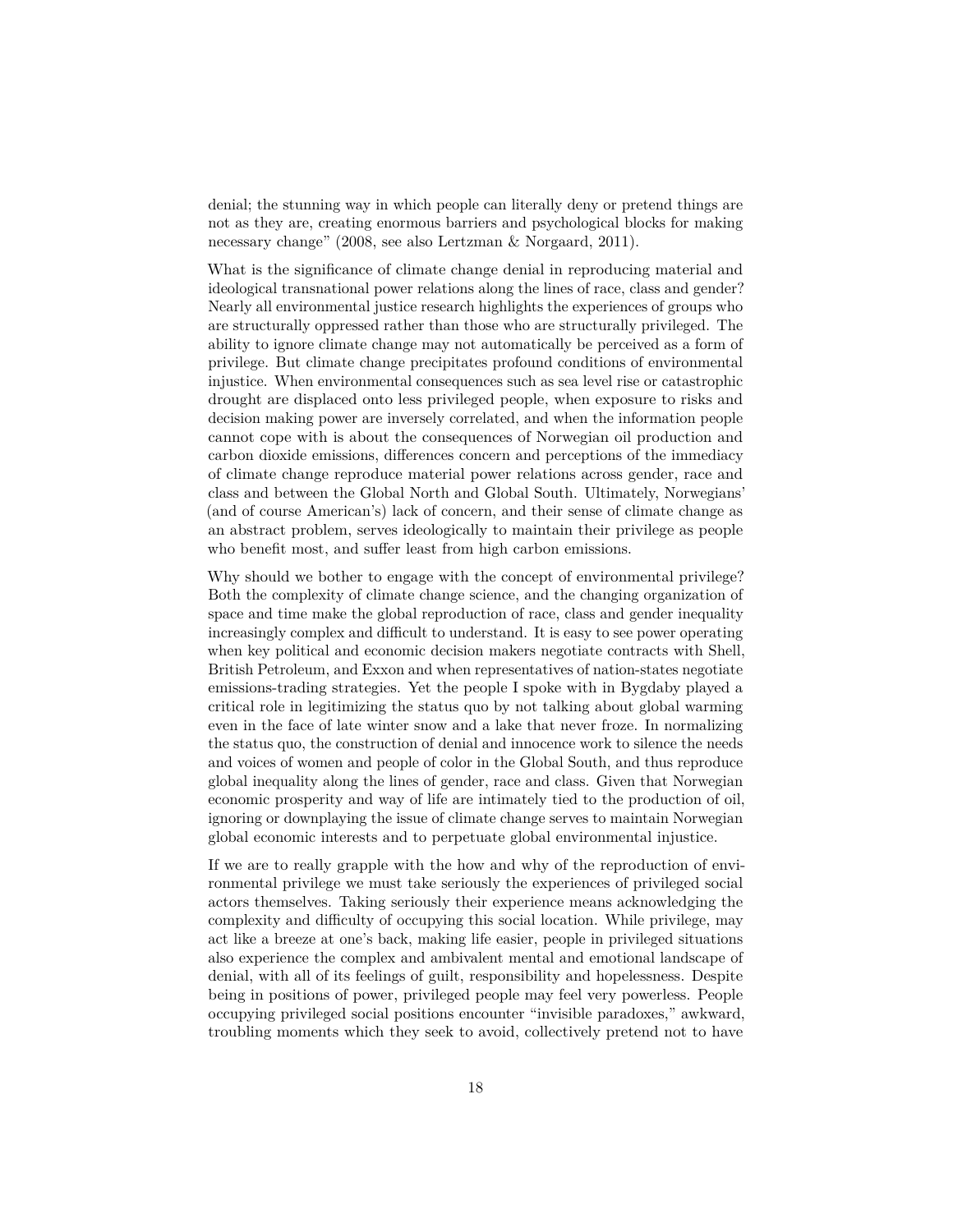experienced (often as a matter of social tact), and forget as quickly as possible once they have passed.

Global capitalism is currently producing wider divides between the material conditions of the lives of haves and have-nots, and closing gaps in space and time, bringing privileged people ever closer to the worlds of those we exploit through cheap airfares and quality digital internet images. Through the active production of a safe, secure mental world through tools of order and innocence, environmental problems are kept invisible to those with the time, energy, cultural capital and political clout to generate moral outrage in a variety of ways. Wastes and hazards are exported to other nations, other places, other populations. Privileged people are protected from full knowledge of environmental (and many other social problems) by national borders, gated communities, segregated neighborhoods and their own fine-tuned yet unconscious practices of not noticing, looking the other way and normalizing the disturbing information they constantly come across. Ecological collapse and climate change seem fanciful to those in the "safe" and "stable" societies of the North as we buy our fruits and vegetables from South America, our furniture from Southeast Asia and send our wastes into the common atmosphere. In this way social inequality itself works to perpetuate environmental degradation. From this new context emerge new dimensions of invisibility, denial and innocence. Privileged people know their carbon footprints are high, they know many of the reasons why this is so, and some of the global environmental justice implications of their actions.

Ultimately, the phenomenon of climate denial further underscores the need for what Val Plumwood describes as the "ecological self" which is an ethic which extends recognition to all the "others" in the dualistic system. As the impacts of climate change continue privileged people around the world will be faced with more and more opportunities to develop or reformulate their "moral imagination" and "imagine the reality" of what is happening, or to construct their own innocence from the beneficial resources of their culture's particular self-affirming toolkit.

### **NOTES**

- 1. While is important to understand that weather and climate are different, in this community the unusual weather was widely associated with climate change.
- 2. This is a pseudonum for the actual place. The word 'Bygdaby' in Norwegian is an expression that describes a ommunity that is halfway between a rural hamlet "bygd" and city or "by." I use the term 'Bygdabyingar' to describe the residents of Bygdaby.
- 3. This is the Norwegian spelling of America.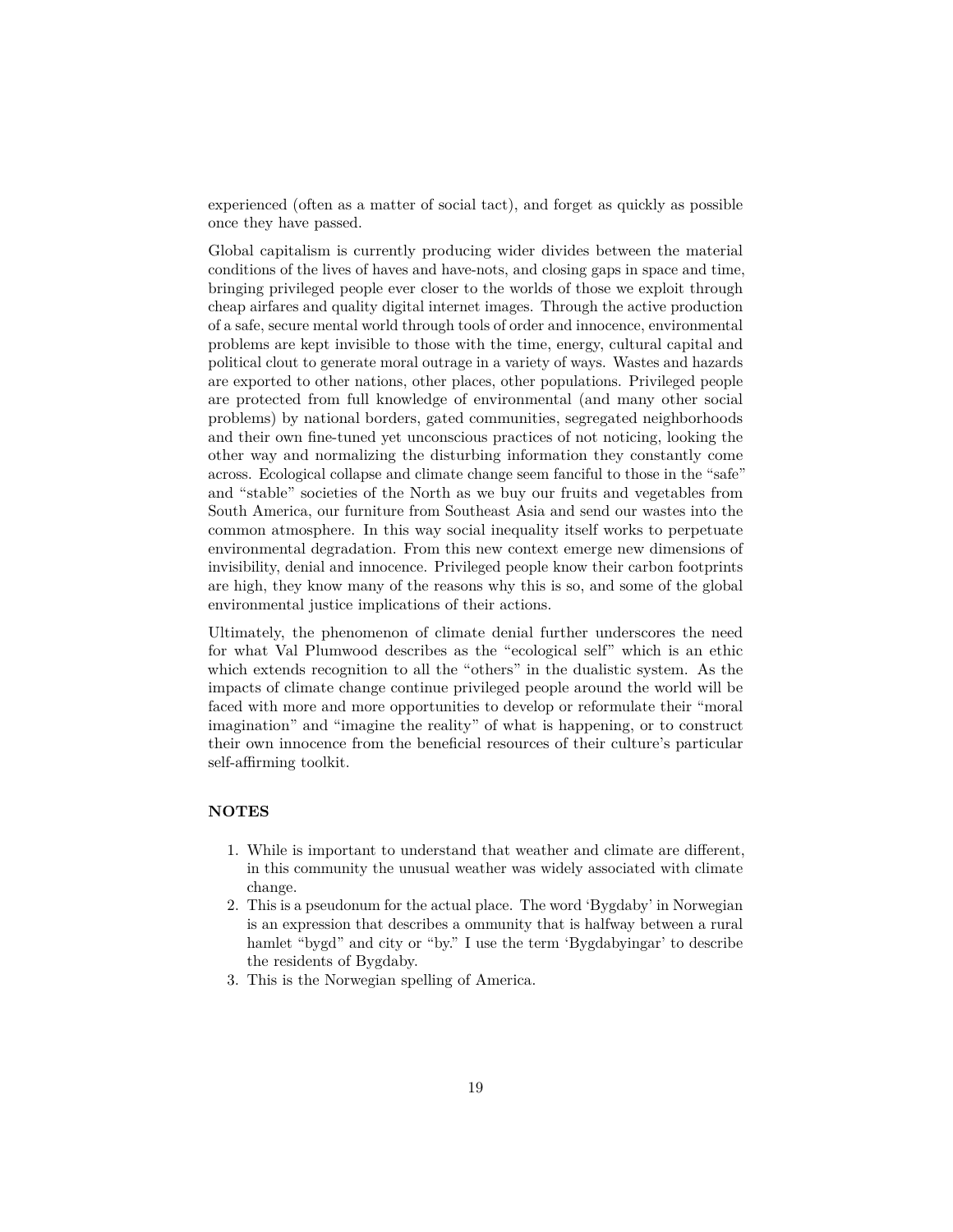### **REFERENCES**

ACIA. (2004). Impacts of a Warming Arctic. Summary report of the Arctic Climate Impact Assessment. Cambridge University Press, Cambridge, UK

Anguelovski I & Roberts, D. (2011). Spatial Justice and Climate Change. In J. Carmin & J. Agyeman (Eds). Environmental inequalities beyond borders: Local perspectives on global injustices, pp. 19-44. Cambridge: MIT Press.

Batlan, F. (2008). Weathering the storm together (torn apart by race, gender, and class). National Women's Studies Association Journal, 20(3):163-184.

Beck, U. (1992). The risk society. London: Sage.

Blaikie, P., Cannon, T., Davis, I,. & Wisner. B. (1994). At risk: Natural hazards, people's vulnerability, and disasters. Routledge, New York.

Brechin, S.R. (2008). Ostriches and change: A response to "global warming and sociology." Current Sociology, 56:467-474.

Buechler, S. (2009). Gender, water, and climate change in Sonora, Mexico: Implications for policies and programmes on agricultural incomegeneration. Gender and Development, 17(1):51-66

Bullard, R. & Wright, B. (2009). Race, place, and environmental justice after Hurricane Katrina: Struggles to reclaim, rebuild, and revitalize New Orleans and the Gulf Coast. Boulder, CO: Westview Press.

Cannon, T. (2002). Gender and climate hazards in Bangladesh. Gender and Development, 10(2):45-50.

Carmin, J. & Agyeman, J. (2011). Environmental inequalities beyond borders: Local perspectives on global injustices. Cambridge: MIT Press.

Cohen, S. (2001). States of denial: Knowing about atrocities and suffering. Polity Press.

Collectif Argos. (2010). Climate refugees. Cambridge: MIT Press.

Denton, F. (2002). Climate change vulnerability, impacts, and adaptation: Why does gender matter? Gender and Development, 10(2):10-20.

Dunlap, R.E. (1998). Lay perceptions of global risk: Public views of global warming in cross-national context. International Sociology, 13:473-498.

Eriksen, T.H. (1993). Being Norwegian in a shrinking world. In A.C. Kiel (Ed.), Continuity and change: Aspects of contemporary Norway, pp 11-38. Oslo: Scandinavia University Press.

\_\_\_\_\_\_\_. (1996). Norwegians and nature from Official Government Web Site, www.odin.no

Flynn, J., Slovic, P., & Martz, C.K. (1994). Gender, race, and perceptions of environmental health risks. Risk Analysis, 14(6):1101-08.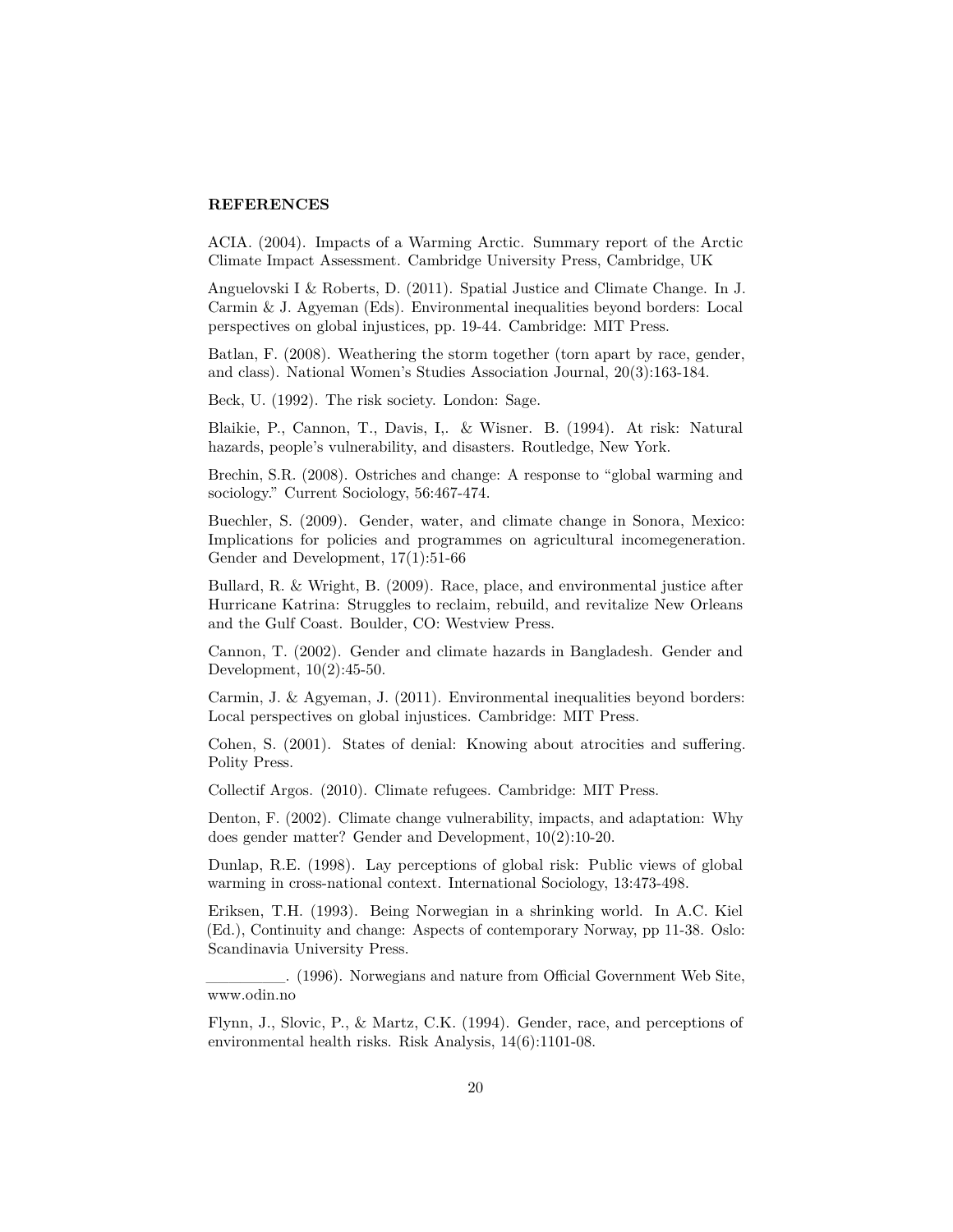Fothergill, A. & Peek, L. (2004). Poverty and disasters in the United States: A review of recent sociological findings. Natural Hazards Journal, 32(1): 89-110.

Giddens, A. (1991). Modernity and self identity. Self and society in the late modern age. Cambridge: Polity Press.

Hollander, J. & Gordon, H. (2006). The process of social construction. Talk Symbolic Interaction, 29(2):183-212.

Hovden, E. & Lindseth, G. (2002). Norwegian climate policy 1989-2002. In W. Lafferty, M. Nordskog & H.A. Aakre (Eds.), Realizing rio in Norway: evaluative studies of sustainable development, pp 143-168. University of Oslo, Program for Research and Documentation for a Sustainable Society (Prosus).

IPCC (Intergovernmental Panel on Climate Change). (2008). Climate change 2007: Impacts, adaption and vulnerability fourth assessment report. Cambridge: Cambridge University Press for the IPCC.

Jacques, P. (2009). Environmental skepticism: Ecology, power and public life. Ashgate Publishing.

Kahan, D., Braman, D., Gastil J., Slovic, P., & Mertz, C.K. (2007). Culture and identity-protective cognition: Explaining the white male effect in risk perception. Journal of Empirical Legal Studies, 4(3):465-505

Lane, R. & McNaught, R. (2009). Building gendered approaches to adaptation in the Pacific. Gender and Development, 17(1):77-80.

Laska, S., Morrow, B.H., Willinger, B., & Mock, N. (2008). Gender and disasters: Theoretical considerations. In Katrina and the women of New Orleans, pp. 11-21. New Orleans: Newcomb College Center for Research on Women.

Leiserowitz, A. (2007). Communicating the risks of global warming: American risk perceptions, affective images and interpretive communities. In S.C. Moser & L. Dilling (Eds.), Creating a climate for change: Communicating climate change and facilitating social change. New York: Cambridge University Press.

Leiserowitz, A. & Akerlof, K. (2010). Race, ethnicity and public responses to climate change. Yale University and George Mason University. New Haven, CT. Yale Project on Climate Change. http://environment.yale.edu /uploads/RaceEthnicity2010.pdf

Lertzman, R. (2008). The myth of apathy. The Ecologist, 34(4).

Lifton, R.J. (1982). Indefensible weapons. New York: Basic Books.

Litt, J. (2008). Getting out or staying put: An African American women's network in evacuation from Katrina. National Women's Studies Association Journal, 20(3):32-48.

Lorenzoni, I., Nicholson-Cole S., & Whitmarsh, L. (2007). Barriers perceived to engaging with climate change among the UK public and their policy implications. Global Environmental Change, 17(3-4): 445-459.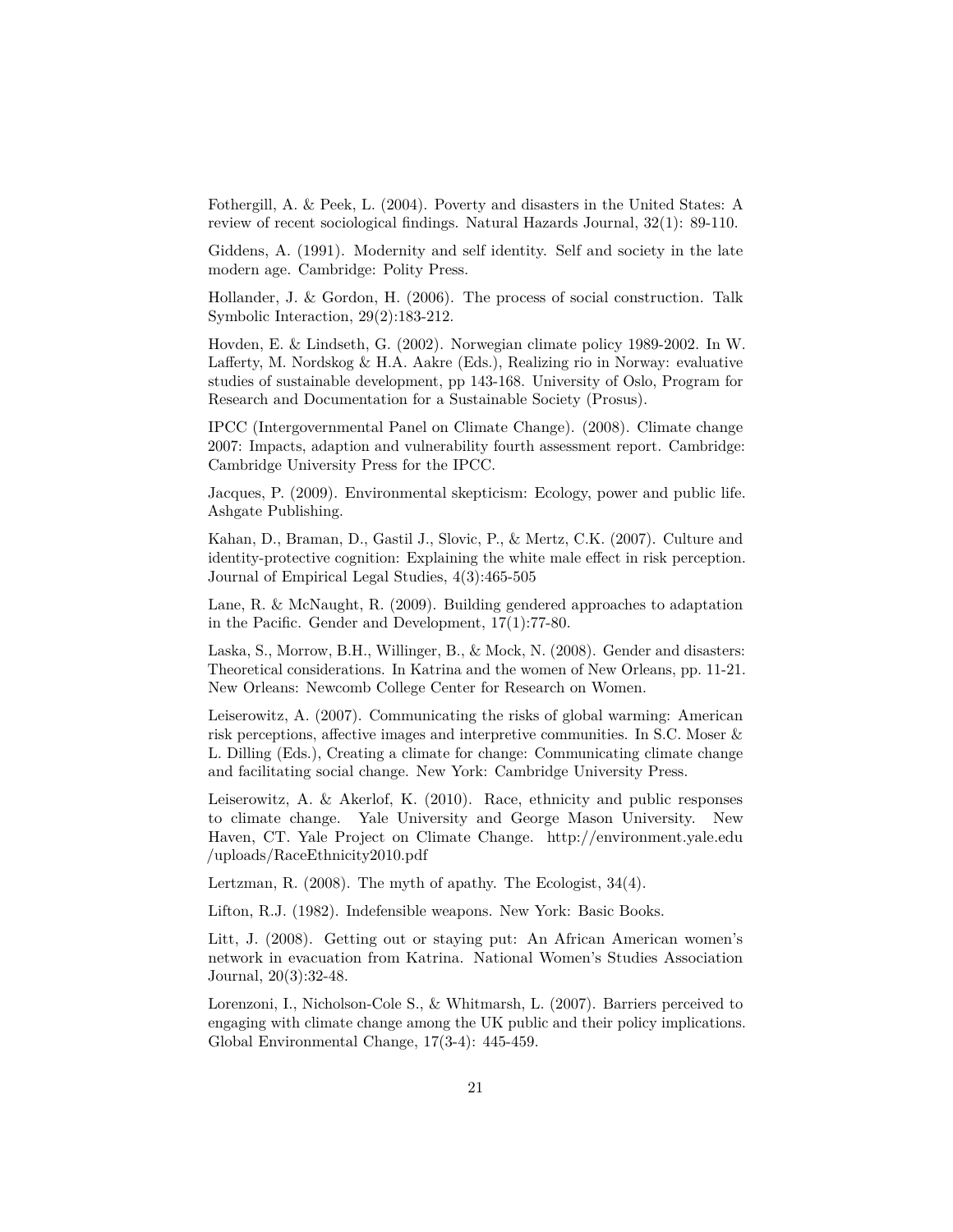Lorenzoni, I. & Pidgeon, N.F. (2006). Public views on climate change: European and USA perspectives. Climatic Change, 77: 73-95.

McCright, A. (2010). The effects of gender on climate change knowledge and concern in the American public. Population and Environment, 32:66-87.

Morton, J. (2007). The impact of climate change on smallholder and subsistence agriculture. Proceedings of the National Academy of Sciences of the United States of America, 104(50):19680-19685

Norgaard, K.M. (2006). "We don't really want to know" The social experience of global warming: Dimensions of denial and environmental justice. Organization and Environment, 19(3):347-470.

\_\_\_\_\_\_\_. (2009). Cognitive and behavioral challenges in responding to climate change. Policy Research Working Paper #4940, Washington D.C.: The World Bank.

\_\_\_\_\_\_\_. (2011a). Living in denial: Climate change, emotions and everyday life. Cambridge: MIT Press.

\_\_\_\_\_\_\_. (2011b). The Social organization of climate denial: Emotions, culture and political economy. In J. Dryzek, D. Schlosberg, & R. Norgaard (Eds.), The Oxford handbook of climate change and society, pp 399-413. Oxford University Press.

NRC. (2011). America's climate choices. Washington D.C. Academies Press.

O'Connor, R., Bord , R.J., Yarnal, B.,& Wiefek, N. (2002). Who wants to reduce greenhouse gas emissions? Social Science Quarterly, 83(1):1-17.

Opotow, S. & Weiss, L. (2000). Denial and the process of moral exclusion in environmental conflict. Journal of Social Issues, 56(3):475-490.

Park, L.S-H. & Pellow, D. (2011). The Slums of Aspen: Immigrants versus the environment in America's Eden. New York: New York University Press.

Parks, B. & Roberts, T.J. (2010). Climate change social theory and justice. Theory, Culture & Society, Mar-May, 27(2/3):134-166, 33.

Pew Research Center For The People & The Press. (2009). Economy, jobs trump all other policy priorities: Environment, immigration, health care slip down the list.. Washington, DC: The Pew Research Center For The People & The Press.

Poortinga, W. & Pidgeon, N. (2003). Public perceptions of risk, science and governance: Main findings of a British survey of five risk cases. University of East Anglia and MORI, Norwich.

Sandvik, H. (2008). Public concern over global warming correlates negatively with national wealth. Climatic Change, 90(3):333-341.

Satterfield, T.A., Mertz C.K. & Slovic, P. (2004). Discrimination, vulnerability, and justice in the face of risk. Risk Analysis, 24(1):115-129.